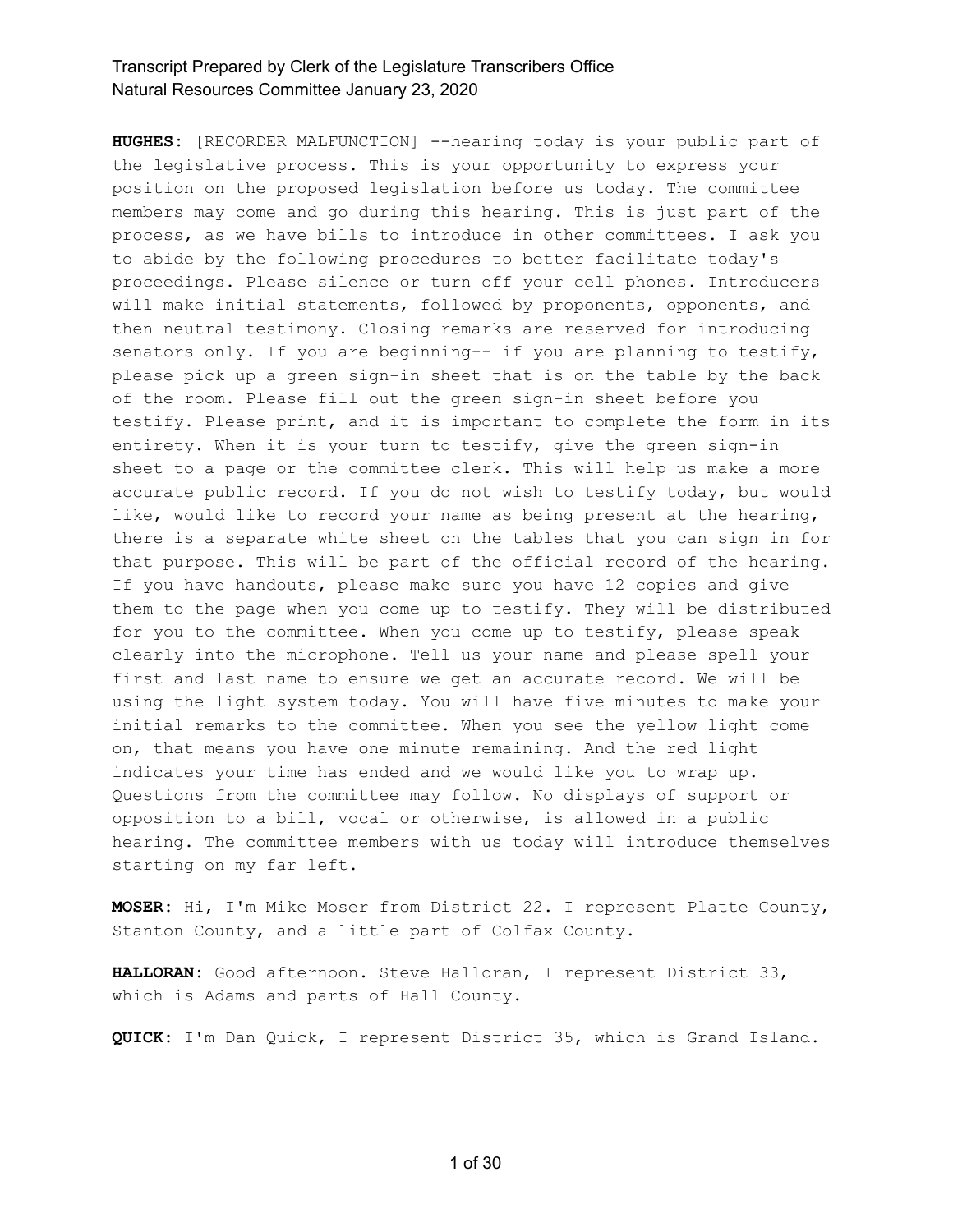**GEIST:** Good afternoon, my name is Suzanne Geist. I represent District 25, which is the east side of Lincoln and Lancaster County.

**HUGHES:** And on my far right.

**GRAGERT:** Good afternoon. Senator Tim Gragert, representing District 40 up in northeast Nebraska.

**ALBRECHT:** Hi, I'm Joni Albrecht, northeast Nebraska: Wayne, Thurston, and Dakota Counties.

**BOSTELMAN:** Bruce Bostelman, District 23: Saunders, Butler, and the majority of Colfax Counties.

**HUGHES:** And to my left we have our committee counsel, Andrew Vinton. And on my far right is our committee clerk, Mandy Mizerski. Our page with us today is Veronica Miller, she is a junior at the University of Nebraska-Lincoln, majoring in political science and Spanish. Before we get started with our first confirmation, I would like to recognize the Water Leaders Academy who have joined us today. This is the 10th year of the Water Leaders Academy. So if you would please stand so we could recognize you, and appreciate you being here. Thank you for coming. And it is quite appropriate that we do have someone from the Environmental Trust Board here for confirmation because the Environmental Trust fund does support the Water Leaders, Leaders Academy, and we certainly appreciate that. So with that, first up will be the appointment of Jeff Kanger-- Kanger to the Environ-- Environmental Trust Board. So if you would like to come up, Mr. Kanger, and have a seat and give us just a little bit of background about yourself and tell us why you'd like to be on the Environmental Trust fund board. Welcome.

**JEFF KANGER:** Thank you. My name is Jeff Kanger, J-e-f-f K-a-n-g-e-r. And first I'd just like to begin by thanking the senators here for being public servants and essentially volunteering in that capacity and stepping forward. I know it's a huge commitment of time. Because we have a shared passion for our state and it's, it's that passion of volunteerism that has me here today. And appreciation for the Governor's nomination to serve on, serve on this board. It's my understanding you've received a little bit of my formal resumé, but you can imagine as I prepared for these comments, my anxiety when I first reach out to someone to ask what, what was involved. And they said, well, just have about 45 minutes of comments. And I thought, my goodness. And then I realized they said four to five minutes. So for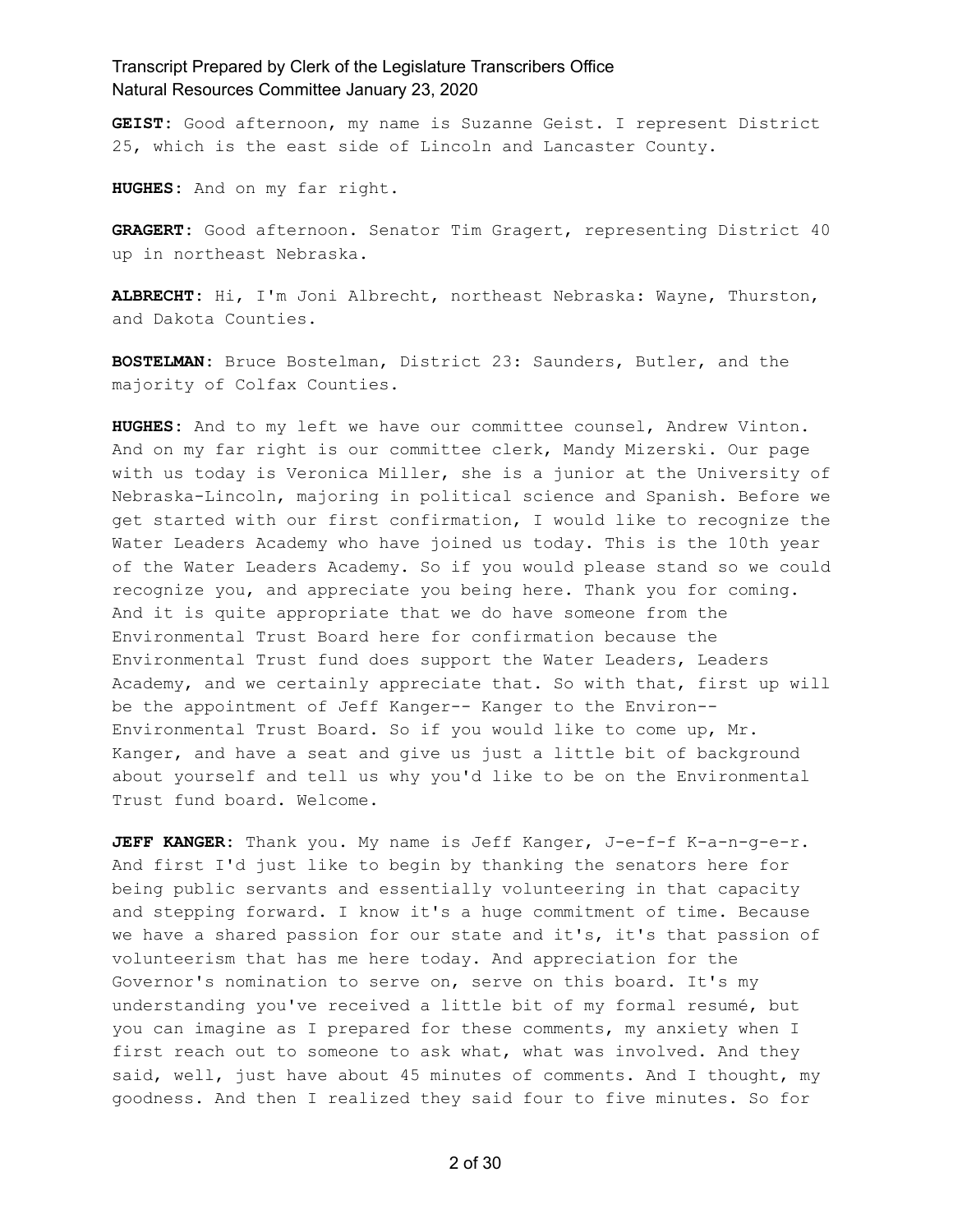everyone's sake, I'll try and keep it in that, in that bandwidth. But without boring you and repeating the resume, just some brief background points. But then I'd like to touch on a few things about myself that are off resumé, so to speak, that might help color my passion and interests for this particular opportunity. I was born and raised in Omaha. I went to school, fourth of five kids, and did my undergrad at Northwest Missouri State in Maryville, came back to Nebraska, went to the University Nebraska College of Law. While I don't practice the law, that was instrumental in forming my thoughts on public policy and things like that. And I was very fortunate upon graduation to get a job with a community bank here. I've always wanted to be in Nebraska and stay in Nebraska, and I'm thankful for that, that opportunity. But a couple of things kind off, off the resume that might have you wondering what's a law grad and a banker doing before a Natural Resources Committee? My first toy growing up was a farm set, and in the suburbs of West Omaha, that's a little odd. But I'd put it up, take it down every weekend. And I cleared a little small piece of land about the size of a shoebox and planted my first garden. And can't grow much very well, but there was a passion there that I was trying to develop. When my family would go out to Two Rivers State Park for Memorial Day, I wouldn't eat until I caught a fish, and I was focused on that. When we would take brief family trips out to Colorado, my parents stood there patiently while I took my \$10 bait and tackle and tried to catch a trout in the Big Thompson Canyon. But they were there to support that passion of mine. No one in my family was really involved in the outdoors outside of my grandfather. He took me a few times, and I shot my first pheasant by an old family place just west of Wahoo. And it was one of those days that grandpa picked me up that really kind of changed my trajectory and my exposure to conservation and agriculture. A neighbor down the street, a gentleman named Kevin Mark [PHONETIC] saw a 10-year-old standing there with a shotgun and a hunting vest and reached out to my parents and said, hey, does this kid have an interest in this? Can I, can I mentor him? And from there, he would take me out on weekends to his family spot out near Ericson, Nebraska, where an Omaha kid got exposed to ranching and the Sandhills and the aquifer and the Cedar River. And I shot my first deer and duck and grouse and learned what prairie dogs were and ranching. But in addition to that, I learned about being a steward of the land and being grateful for the opportunity to see those resources in our state, to help someone with fence, to let them know if there was something going on with the cattle, to let them know if there were other people on the property that shouldn't be there, and appreciate the relationship and the back and forth between agriculture and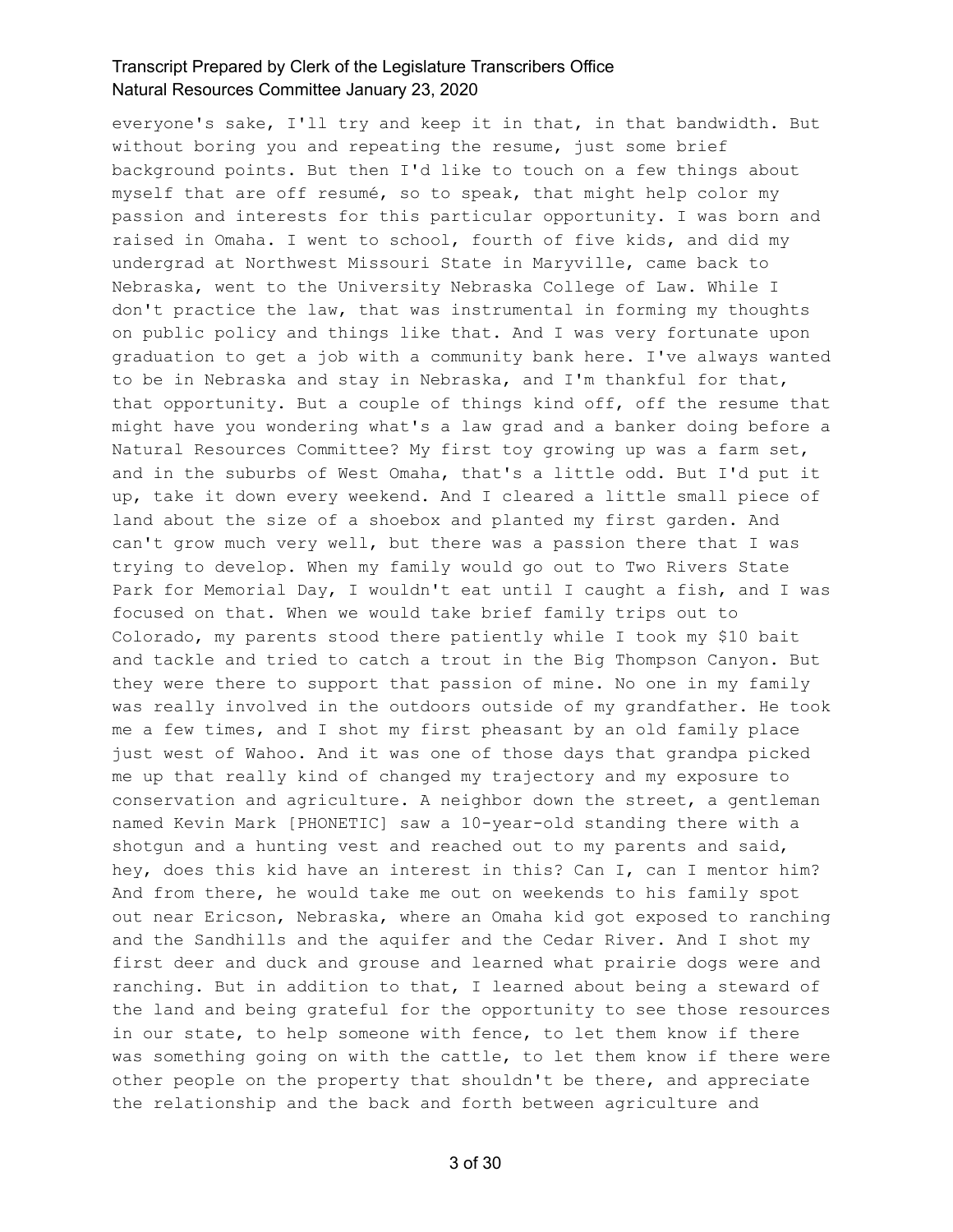conservation. I then had opportunities through a Game and Parks program, a mentorship program where I could bow hunt on MUD property just south of Omaha. And that afforded me an opportunity I wouldn't have otherwise had. And a gentleman named Don Combs [PHONETIC] would pick me up and take me out there to sit in a tree on 10-degree days and try and shoot a deer. And I, without those public opportunities and those mentors in my life, I wouldn't have been exposed as an Omaha person to the outdoors, so to speak. And so as I've kind of grown and developed and now working in a largely agriculture bank, I've been exposed to the pressures of agriculture as well and row production- or crop production and raising livestock. And the general consensus, you know, those things have been nurtured in my life, that there's a balance in a relationship there. And, you know, bringing common interests to the table and talking about conservation and ag production and affording opportunities for those that don't generally have it and exposing people to our state's natural resources, whether it's to hunt, fish, hike, camp, take a picture. I think we all have a common interest in facilitating that, but being responsible stewards of that and bringing stakeholders to the table to talk about how we do it for everyone's everyone's benefit and everyone's sake. So I'm thankful for the opportunity to stand before you today and to share some of my thoughts and my backgrounds in those personal passions that I hope to facilitate with some of the educational and technical background to be a value add to the Trust Board. So I appreciate your time and would certainly be available for questions.

**HUGHES:** Thank you, Mr. Kanger. Are there any questions from the committee? Senator Bostelman.

**BOSTELMAN:** Thank you, Chairman Hughes. Thank you, Mr. Kanger for being here. Can you tell me what your responsibilities are on the Board of Public Accountability [SIC]?

**JEFF KANGER:** Sure. The public accountancy board sits as a regulating body for accountants throughout the state.

**BOSTELMAN:** So is that, how does that meet, and then how does that- what are the meetings with Environmental Trust? Are those going to overlap at the same time? Could you talk about that?

**JEFF KANGER:** Yeah, I did look into that a little bit beforehand. And fortunately, there doesn't appear to be any, you know, scheduled overlaps for the upcoming year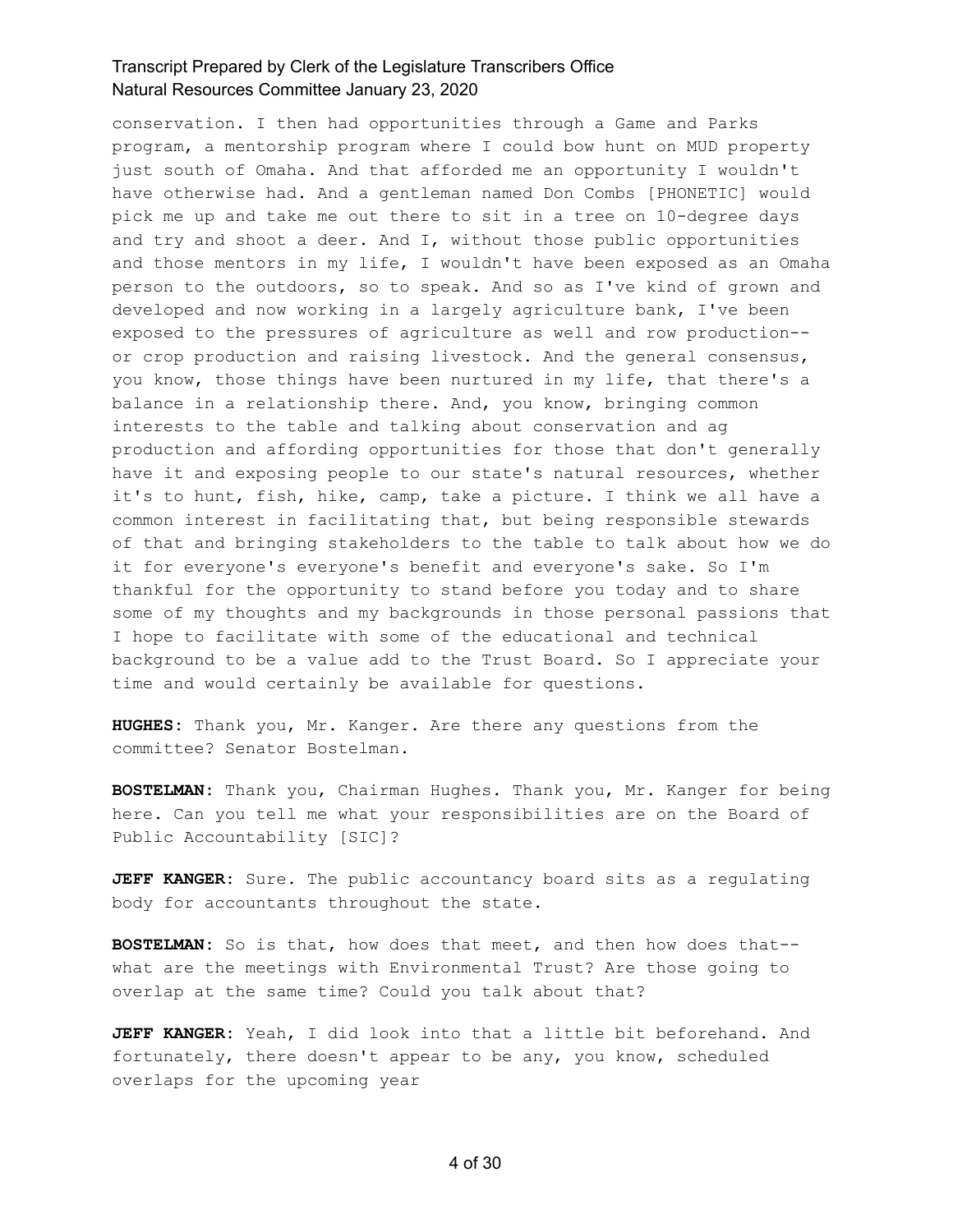**BOSTELMAN:** Sure. Could you just explain a little bit maybe what, what do you think your role-- where do you fit within the 17 members of the Environmental Trust?

**JEFF KANGER:** Sure. You know, first, as a, as a citizen-member and a non-agency member from the 1st Congressional District, and fulfilling that initial duty and, and obligation in terms of some of the skills, I guess, that I'd hope to bring would be some of the formal background in education I've had? And then also the banking side and the dealing with money and finance, the trust, to my understanding, handles quite a bit of financial resources and working through that process as well.

**BOSTELMAN:** OK, thank you.

**JEFF KANGER:** You bet.

**HUGHES:** Thank you, Senator Bostelman. Senator Geist.

**GEIST:** Yes, thank you. And I welcome you here. I know we go back and know each other a bit from-- and I believe that your bank is in my district, so I--

**JEFF KANGER:** Correct.

**GEIST:** --appreciate the work that you've done. And so actually, Senator Bostelman took my question and my ask, what your role you see as being on the committee. But beyond that, I would just like to welcome you and I appreciate your desire to serve and volunteer for this position. I appreciate that.

**JEFF KANGER:** Thank you, Senator.

**HUGHES:** Thank you, Senator Geist. Other questions? Seeing none, very good. Thank you for your willingness to serve the state of Nebraska.

**JEFF KANGER:** Thank you.

**HUGHES:** So is there anyone who wishes to testify as a proponent of the appointment of Mr. Kanger to the Nebraska Environmental Trust Board? Seeing none, is there anyone wishing to testify in opposition to his appointment? Anyone wishing to testify in the neutral position? Seeing none, that will close our appointment hearing for Mr. Jeff Kanger to the Nebraska Environmental Trust Board. With that, we will move on to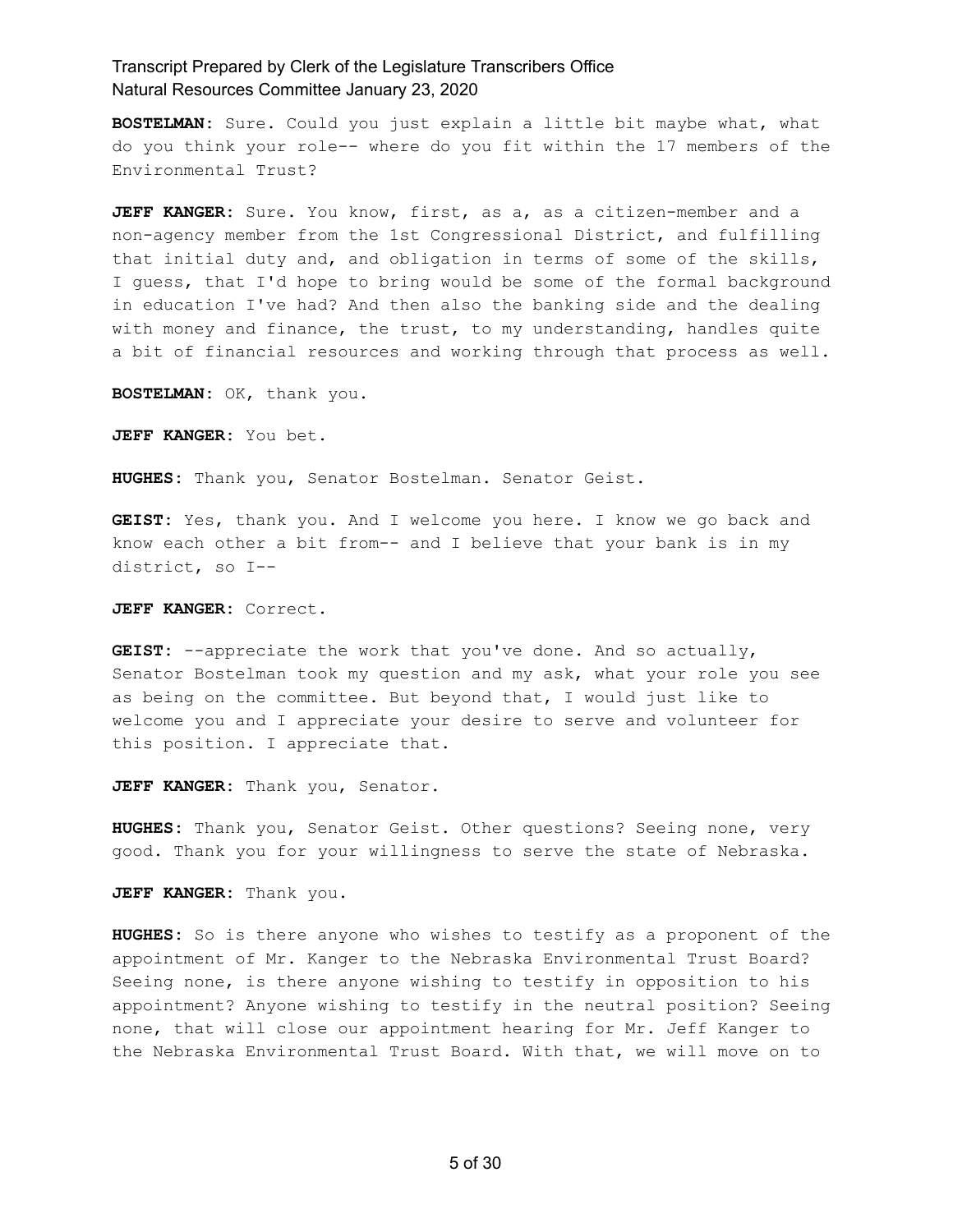the next agenda item, LB856, Senator Moser. Welcome to the Nebraska Natural Resources Committee.

**MOSER:** Thank you so much for that warm welcome. I hope you guys are as nice to me as you were to the last guy. Good afternoon, Chairman Hughes and members of the Natural Resources Committee. My name is Mike Moser, it's spelled M-i-k-e M-o-s-e-r. I represent District 22, which includes Platte County, Stanton County, and a part of Colfax County, and I live in Columbus. I'm introducing bill LB856, which would extend the sunset dates of the Petroleum Release Remedial Action Cash Fund. The authorization of this fund is set to expire June 30th, 2020, and this bill seeks to extend that date to June 20-- June 30, 2024. I think you all got this sheet that gives you some data on the fund. There's some interesting numbers there. The known leaking tank sites, there are 917. Estimated future tank sites that may leak, 216. Leak- leaking sites closed, 6,858. Total reimbursements, this number kind of caught my eye, \$159,985,796. So lest anybody think that this doesn't matter, it really is an important fund. And then there are some graphs to just kind of show you the cash flow as it comes in and then what their projections are into the future. Petroleum retailers pay a per-gallon fee into this fund, provide financial assistance for the cleanup of petroleum storage tank contamination. Currently the fund has approximately \$4.5 million, according to the information compiled by the Legislative Fiscal Office. This fund is overseen by the Nebraska Department of Environmental Quality, and the fund can reimburse for the cost of remedial action, including reimbursement for damages and cleanup. And then there will be testifiers following me that would be more knowledgeable about some of the technical facts. But if you have any questions at this point, I'd be glad to ask them. One other slight tangent would be I know that the bill asks to extend this four years, but then in four years we'll be back doing this again. So I asked Chairman Hughes whether it might not be sensible to consider extending it for eight years, should the committee agree, and should the petroleum retailers feel like that's a workable solution. You know how much we have to do in so little time. And that would eliminate another hearing, it would eliminate some time on the floor. Give us more time to do, to do other things. So we'll see how they respond to that suggestion and, and we'll also consider how you as committee members feel about that. So are there any questions?

**HUGHES:** Thank you, Senator Moser. Are there any questions from the committee? Seeing none, we'll ask for the first proponent.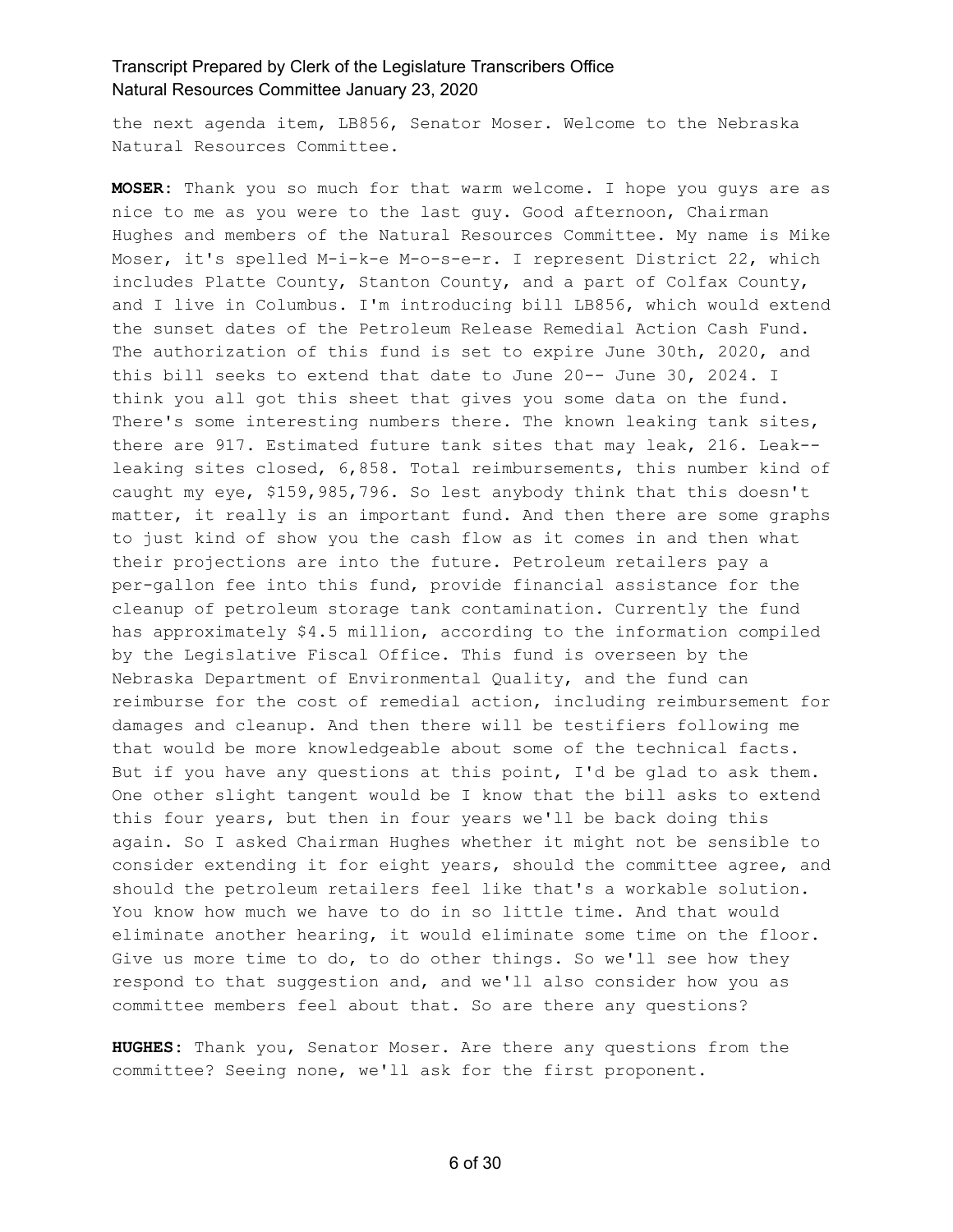**MOSER:** Thank you.

**HUGHES:** LB856.

**MARK WHITEHEAD:** Do you all have this chart?

**HUGHES:** Yes.

**MARK WHITEHEAD:** OK, good. So I won't be [INAUDIBLE].

**HUGHES:** Welcome.

**MARK WHITEHEAD:** Tickled to death to be here. Senator Hughes, members of the committee, thank you very much for the opportunity to testify today. My name is Mark Whitehead, that's W-h-i-t-e-h-e-a-d. I'm with Whitehead Oil Company here in beautiful Lincoln, Nebraska. But for today's purposes, I'm representing the Nebraska Petroleum Marketers Association, as well as my own business. Let me give you a little bit of a history on, on how all this happened. Unfortunately, I've been around this industry for my entire life. Fortunately, I've been much longer than I'd like to admit, actually. First of all, let me thank Senator Moser for introducing this bill on our behalf. Throughout the history of the industry prior to the '80s, if somebody had a leaking underground storage tank, you replaced it. And that's what, that's what you did. And around the mid-80s, people, the EPA recognized that leaking underground storage tanks was a real concern, as well as technology began to evolve on how you could actually clean up petroleum product that released, was released out of a tank. Prior to that, I don't think the technology was even there. And in fact, the technology wasn't there to even prevent a tank from eroding- corroding. What happened was we went through a brief period of time where it was the wild, wild west. The government didn't define what clean was. If there was any petroleum product down there, you had to clean it up. And there was insurance available for a while, but it was like insuring a burning building. Soon, all of the insurance companies went out of business. For a period of time, if you had over 100 tanks, you were opted in to financial responsibility first. And then by the time it was with everybody, these state funds across the country began to come up. Different states deal with it a little bit differently, but for the most part it is the industry taking care of the industry's problem. So the industry has funded this on a per-gallon basis, and it's ebbed and flowed back and forth. They went with a risk-based assessment after a while because again, it was just a matter of you had to prioritize the sites. The handout that you got in front of you,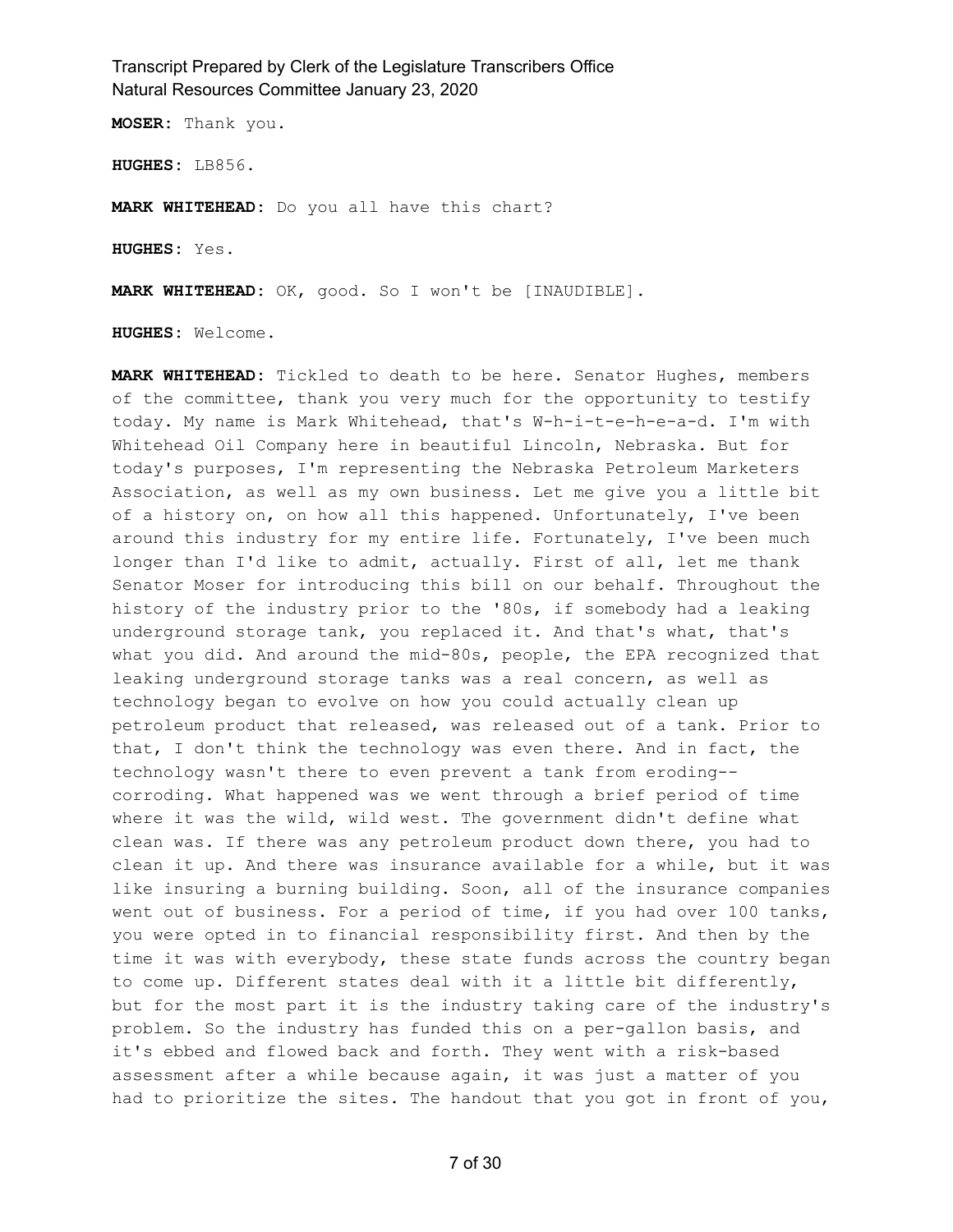I can explain a little bit of this to you possibly. The known blank- the known leaking tank sites were 917, of which most of those for the most part have, have been, have been cleaned up, or, or different stages. In fact, for our own oil organization, every single site is now, it's not active. It's been cleaned up to a level sufficient. There are 216 sites that, that are on the priority list to be phased in. One of the things that they're finding as these sites come on through, due to a variety of different circumstances, it's not as much of an issue as they originally thought it might be. And so kind of a pleasant surprise from that perspective. Your bottom chart is a result of RBCA or the risk-based assessment. The Department of Environmental Quality does, does a remarkable job of dealing with the risk-based assessments to bring sites on that the fund is capable of doing it. At the same time, making sure that we recognize that those sites that are the most serious environmental consequence are the ones that are taken care of first, and then those of lower are not on that as well. Where we're at right now, the fund is, is their, funded by our industry. Frankly, for us personally, we spent about \$350,000 into the fund. It would be cheaper for me to do private insurance. But the problem is, is that you don't do both. You can't do both. Basically, the paying into the fund is like your own insurance. So from that standpoint, if I could get private insurance and not have to pay into the fund then that's the happy medium in between. As we move forward and as, as this backlog continues to go down, I think Nebraska Petroleum Marketers and Nebraska Department of Environmental Quality will be able to come up with a solution to be able to mediate that and, and be able to deal with that. But at this point, we aren't there yet. So with that, I got the red light, which is perfect timing. I'd be glad to answer any kind of questions you might have.

**HUGHES:** OK. Thank you, Mr. Whitehead. Are there questions from the committee? Senator Geist.

**GEIST:** Thank you. Thank you, Chairman. May I ask just a very remedial question? I am not up on my petroleum information. So can you tell me where these tanks are? I know they're underground, but are we talking about something in a service station or are they stored somewhere else?

**MARK WHITEHEAD:** Yes. In fact, I should have mentioned this. There are approximately 1,800 retail locations around the state and, and there are 6,300 registered tanks.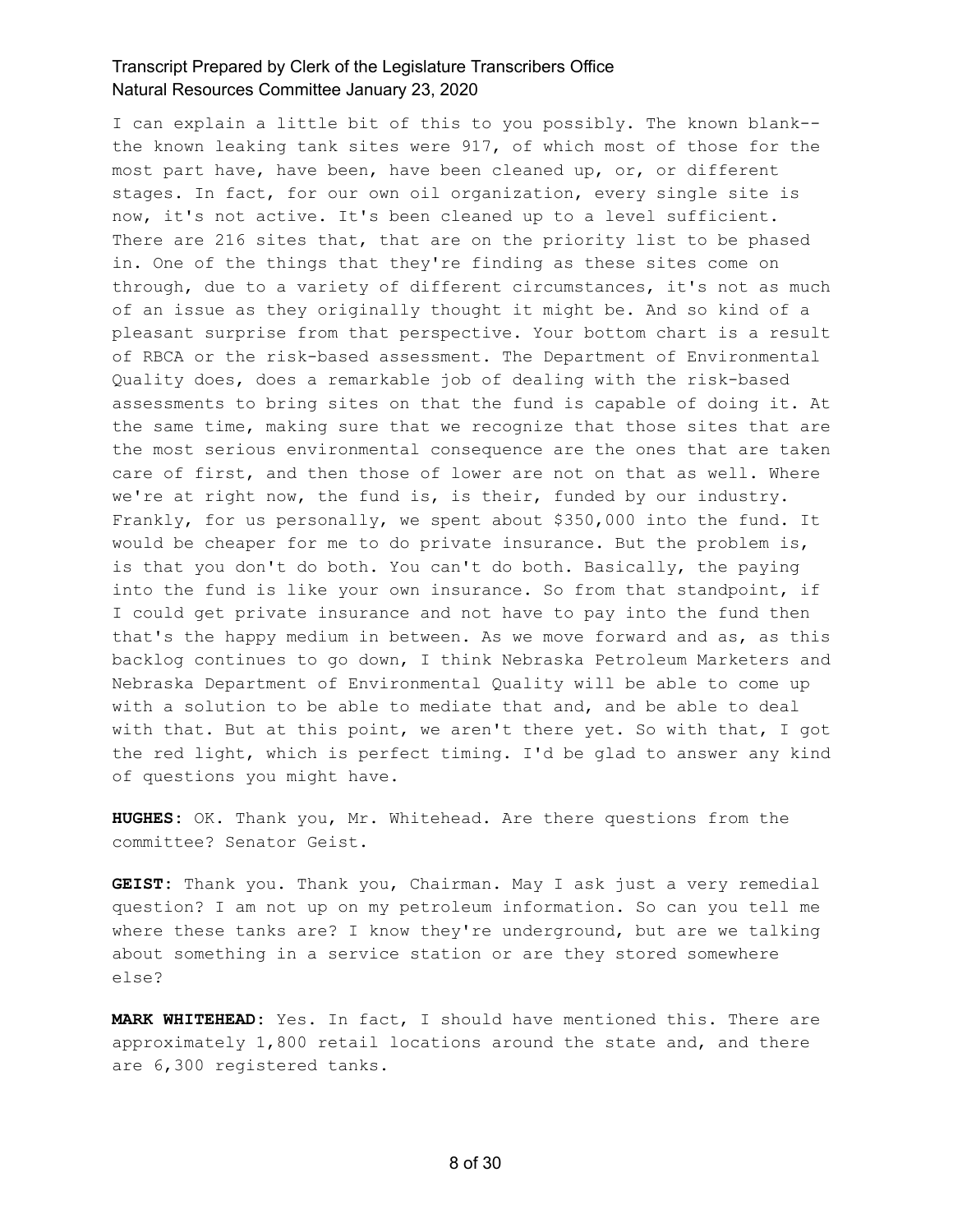**GEIST:** OK.

**MARK WHITEHEAD:** Every site has got multiple tanks. Of course every part, every hose that you pick up, unless it's a blender dispenser, which is a rather unique dispenser, has-- is attached to a separate tank, whether it's unleaded, premium unleaded, or whatever product that you use. So that's, that's the difference between the 1,800 locations and 6,300 tanks.

GEIST: OK. So they are under the service station?

**MARK WHITEHEAD:** Yes, and in fact--

**GEIST:** OK.

**MARK WHITEHEAD:** --this, this fund is for-- we refer to it as LUST, leaking underground storage tanks.

**GEIST:** OK.

**MARK WHITEHEAD:** Or USTs, underground storage tanks.

**HUGHES:** Any additional questions? Senator Albrecht.

**ALBRECHT:** Thank you, Chairman Hughes? Thanks for being here. And you're going to enlighten me a little bit, too, because it's a new subject for me. So is there an actual board that determines how this is going to, who is gonna get taken care of, or is it the Nebraska Department of Environmental Quality that determines which tank needs to be taken care of?

**MARK WHITEHEAD:** Thankfully, it's the Nebraska Department of Environmental Quality. They've got a division that deals with the underground storage tanks and in the remediation of them. And so they are the ones that all underground storage tank releases are, are, are dealt with. Actually, the Nebraska Fire Marshal deals with most site observations. When you're taking out an underground storage tank, that's regulated, and installers or removers, I guess it would be, of underground storage tanks are licensed. So they bring in the State Fire Marshal, in Lincoln and Omaha it happens to be the city that inspects those sites. But they come in and based on what they find, reports are taken. At every site what happens is there's basically a \$25,000 exposure for the site owner. They take care of the first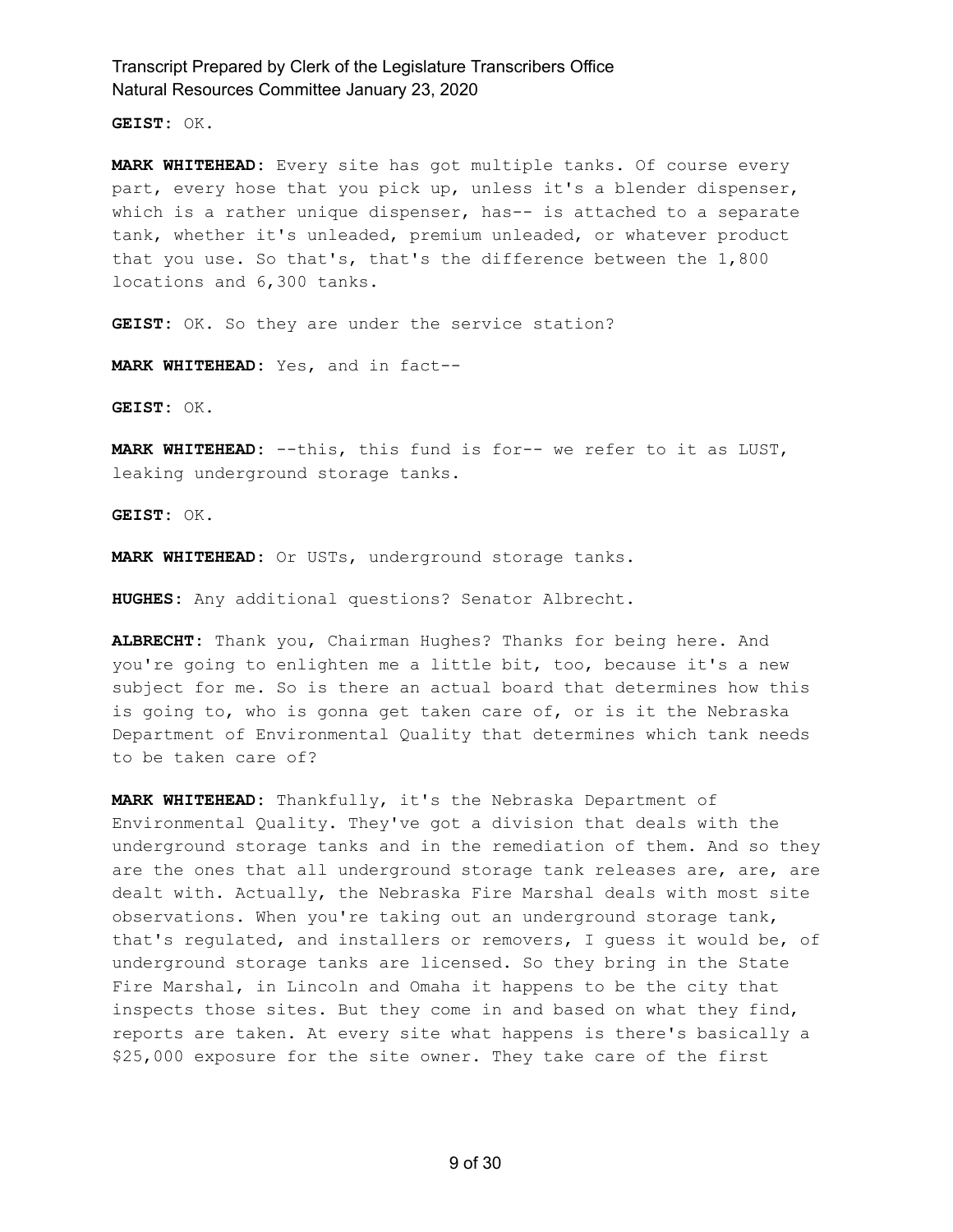\$10,000, and from \$10,000 to \$70,000 they take care of 25 percent and--

**ALBRECHT:** That was gonna be [INAUDIBLE].

**MARK WHITEHEAD:** --75 percent comes out of the fund for a maximum exposure. And then \$70,000 up to a million dollars comes out of the fund. And anything over a million would be the site owner's responsibility. But knock on wood, so far we haven't gotten there in the state.

**ALBRECHT:** That's what I was going to ask is, are there any sites that have been abandoned? Then what would you do? I mean, have--

**MARK WHITEHEAD:** Those are called orphan sites and that comes out of a separate fund.

**ALBRECHT:** OK, but would they cover it completely just to get it out of the area and--

**MARK WHITEHEAD:** I've got to be honest with you, that's not something that I deal with on a regular basis. Orphan sites, I believe are-- go under federal jurisdiction, I believe. But I, I don't know that for a fact.

**ALBRECHT:** And one other question. How do you feel about the four years versus eight? Do you normally come back every four years to talk about this?

**MARK WHITEHEAD:** We were just approached with that. I think, and I, and I hesitate to, to put a position on our board, but I think that if it were eight and it's the, and as the underground, underground storage tanks goes down, we've got an excellent rapport with the Nebraska Department of Environmental Quality and we can work hand in hand. Again, the 800 pound gorilla in the room is to figure out a way to, if you've got private insurance, not pay into the fund and, and kind of wean those sites off, and the more we can do that. But as long as there is, is a need out of the fund, that need-- that fund still needs to be funded. So if it did go to eight, we can always come back and, and revisit the issue again. So I wouldn't be hesitant to support eight. And again, recognizing that if a solution comes up within the next, within that time period, or if need, if need is there we can- we, we would, in fact, we'd want to come back. We've got a lot of- and I shouldn't say that. I'd say, you know, apart from my own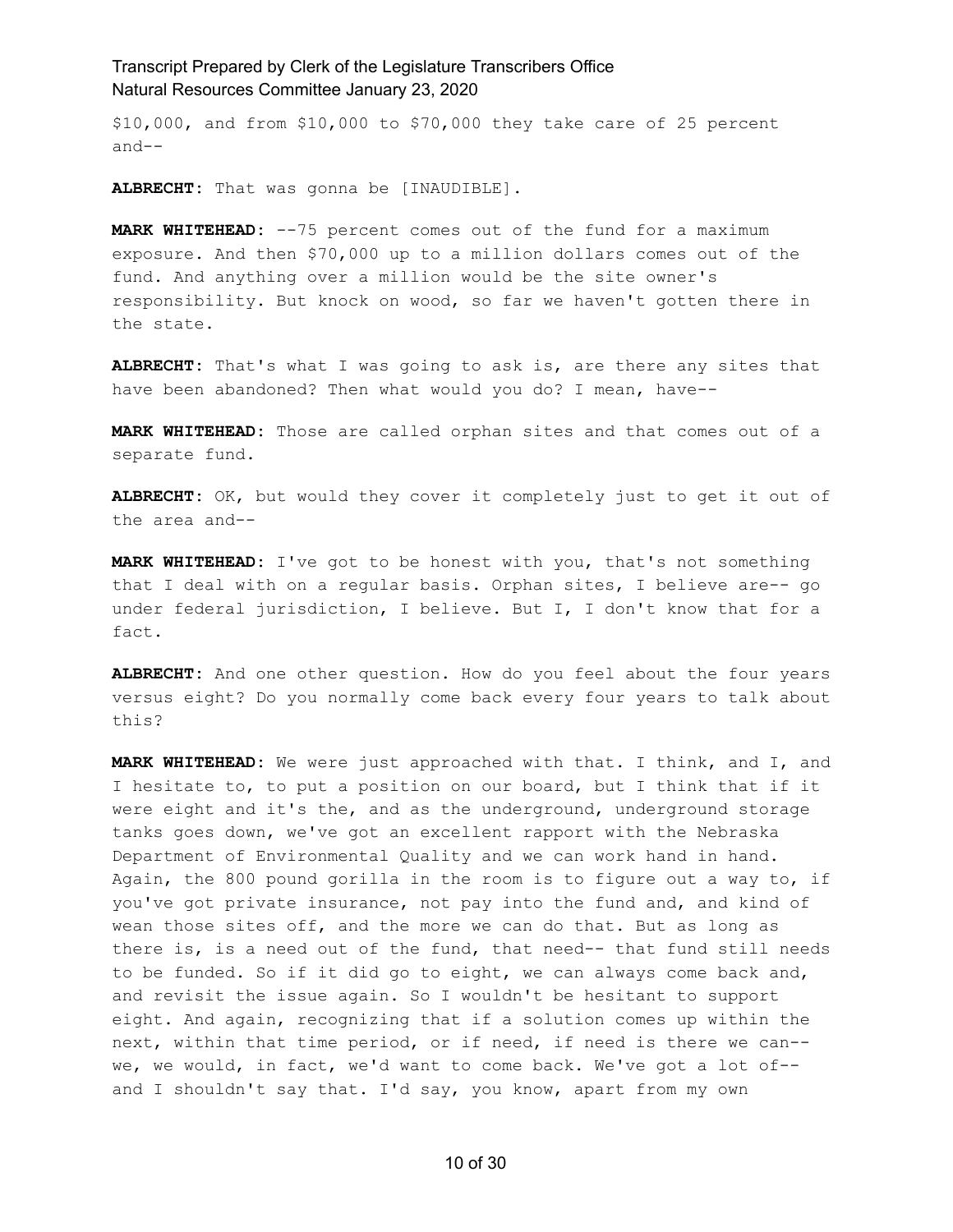experience, because we've got a lot of underground storage tanks, but we represent members that are, in some cases, have got only one or two sites. And so, again, that's a-- that, that would be a board decision. But as a general rule of thumb, I think most would like to be able to take care of our own problem.

**ALBRECHT:** All right, thank you.

**HUGHES:** Thank you, Senator Albrecht. Senator Gragert.

**GRAGERT:** Thank you, Chair Senator Hughes. Real quick, where is the 216, the estimated? What, is that per year or where does that number come from, that you're estimating future leaking?

**MARK WHITEHEAD:** Well, there was the EPA gave us 10 years, starting in 1989, to get all the old tanks up and out of the ground. All the new tanks that were put in during that 10-year period have got either fiberglass tanks or got sacrificial anodes on it to keep them from deteriorating, basically rusting and, and having releases. Having said that, it's still not a perfect world. We're, we're delivering products now, ultra low sulfur diesel, they used to have 5,000 parts per million sulfur. Now it's down to only 15 parts per million. Bacteria grows on the inside of the tanks and actually is eating the tanks out from the inside. So, you know, as different products come up and, and that sort of thing, there are still foreseen issues that, that can happen and, and that there will continue to be releases. In fact, since there have been a couple of amendments to the underground storage tank regulations since 1999, which was a sunset of, I think I said '89 to '99, all the tanks, that's what I meant to say. But dramatic changes of responsibilities for tank owners are going to be phased in over the course of the next three years, less than three years, that will create more investigations and may trigger more observations. In some cases, I've been on a national-- I was a chairman for our national association, in a lot of cases it just became kind of a frustrating thing that see-- as, as we get, as we started living with these new regulations, I think some of the tank owners are going to find some issues that they didn't know they had prior to that. So some of that may be a recognition of that as well.

**GRAGERT:** So that being said, then I'll go back and ask the same question, you know, four years versus eight. Do you see a need for regulation within four, you know, not within four years but--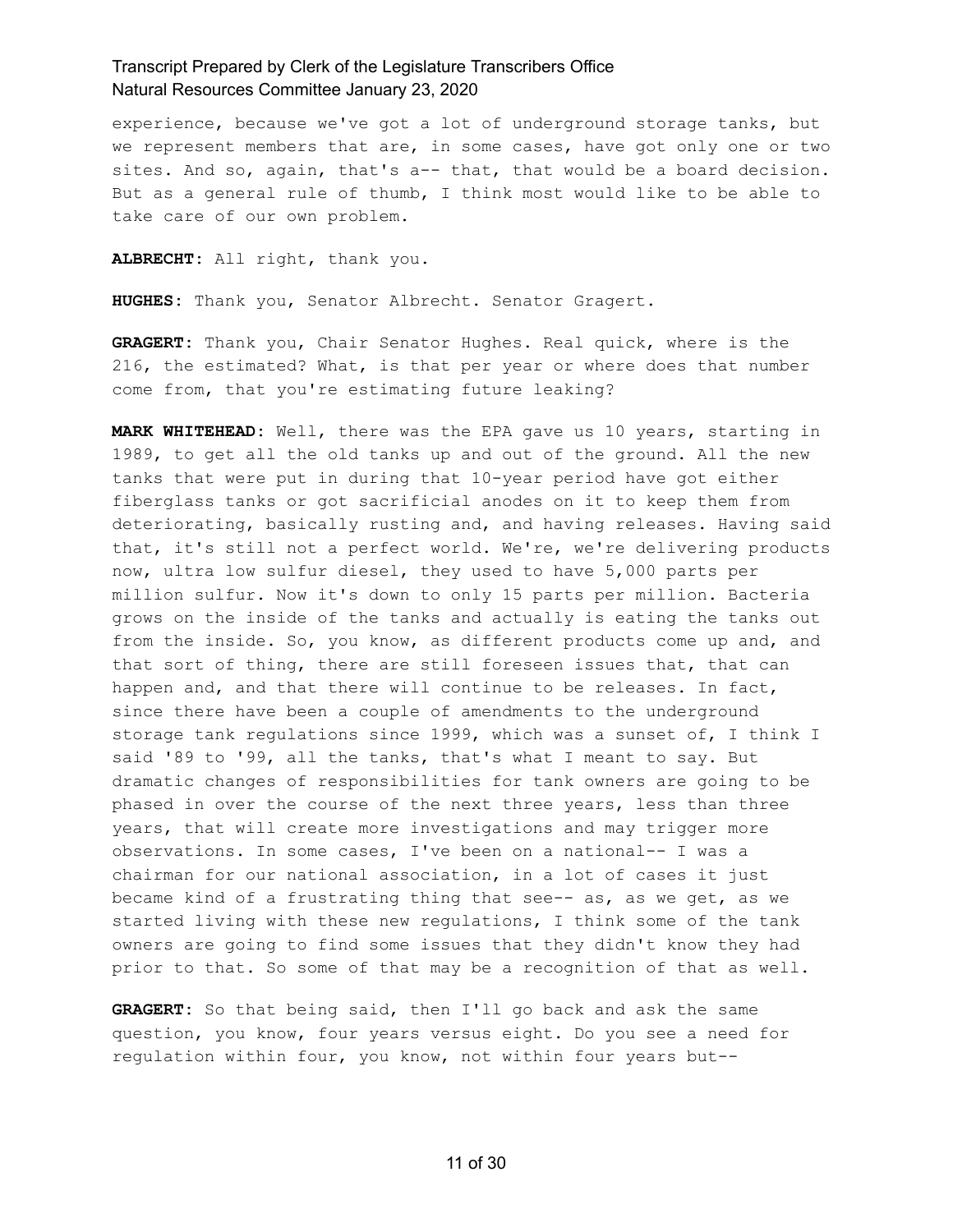**MARK WHITEHEAD:** Possibly, possibly in retrospect.

**GRAGERT:** OK. Thank you.

**MARK WHITEHEAD:** Yeah, and, and as I indicated, I, I shouldn't say we wouldn't be opposed to it. We would probably be a proponent of that, of the eight years. Again, that gives the flexibility. And then you, it's the industry taking care of the industry's problem by virtue of the funding of it. And from that standpoint, if that, if it needs to be taken, taken off from prior to that then, then we would certainly work with the NDEQ to do that.

**GRAGERT:** Thank you.

**HUGHES:** Thank you, Senator Gragert. Other questions? I've got just- so today, what if you were to put a new underground tank in, what's the life expectancy of with today's technology for an underground tank?

**MARK WHITEHEAD:** Indefinite. I mean, obviously, fiberglass tanks don't rust.

**HUGHES:** OK.

**MARK WHITEHEAD:** But, and steel tanks with double wall containment are a much safer scenario. But the light, I don't know. I don't know that, I don't know that. It's obviously not indefinite, but I don't know that there's an exact, there's a sunset or there's certain-- there are no warranties from that standpoint.

**HUGHES:** So that the tanks that are-- do you see the need for this fund to become less as the older tanks are replaced with the newer tanks?

**MARK WHITEHEAD:** I think most of what has been happening in the top half of your sheet here has been due to cleaning up some of the history of the problems. But as I just indicated, with new regulations coming out, coming down and ultra low sulfur diesel is a fairly new issue. It hasn't been-- it's been around for about five or six years now, I think. And as bacteria continues to grow, that may become a growing problem. We don't know yet. Other studies being done by the, by API, American Petroleum Institute, along with some others to, to fully measure some of the extent of that. But right now, even the industry doesn't know for sure.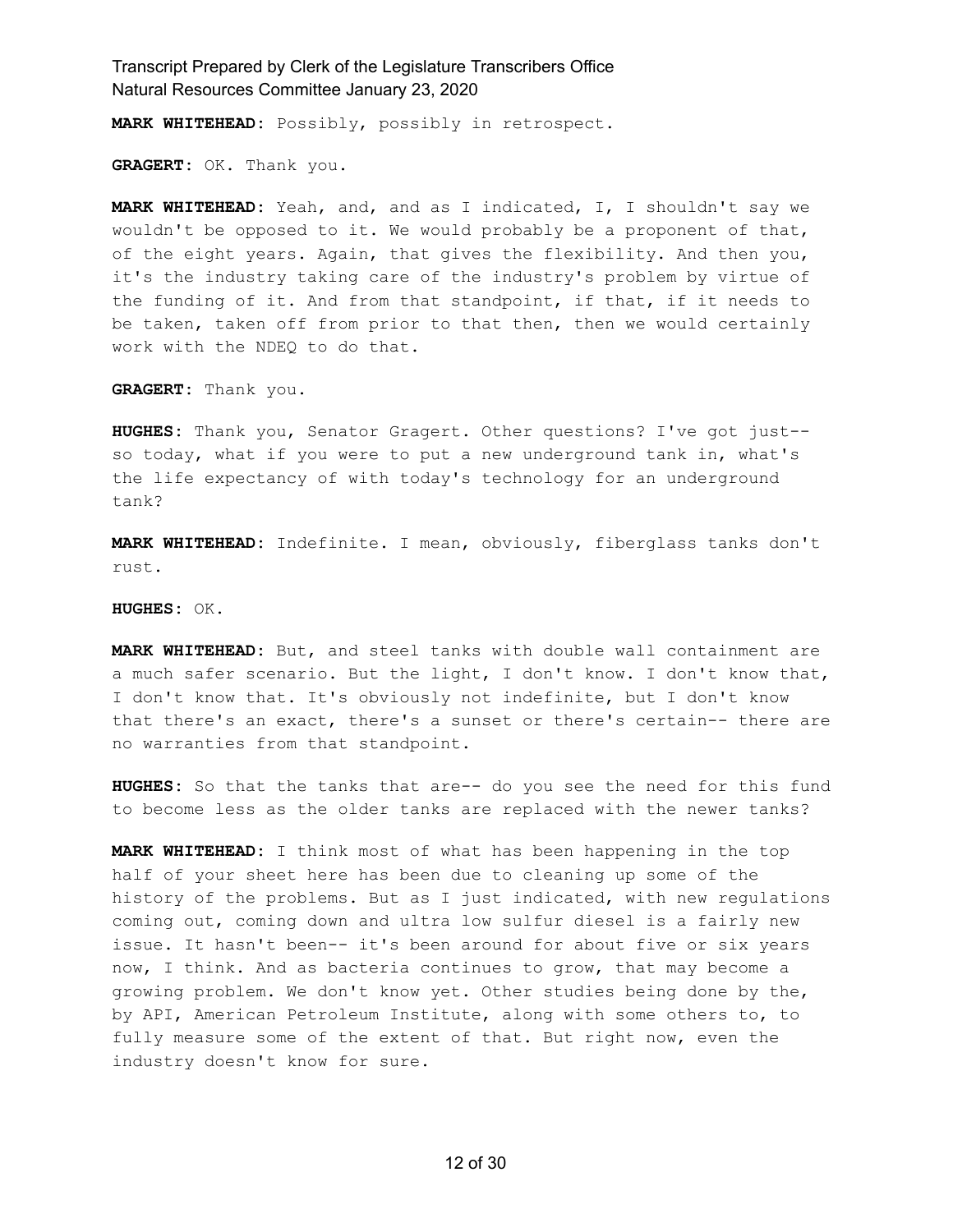**HUGHES:** What, what type of measures do you have to detect leaks? I mean, do you, do you place sensors around the tank or you just measure volume in, volume out?

**MARK WHITEHEAD:** New tanks going-- yeah. New tanks going in right now are, are double walled. And, and so there are sensors within that cavity--

**HUGHES:** OK.

**MARK WHITEHEAD:** --that can, that can sense that. As well as simple as daily inventories and in tank monitors on the-- at every one of the locations to measure that with alarms that would indicate that there is a problem.

**HUGHES:** OK, thank you. Any additional questions? Senator Gragert.

**GRAGERT:** Thank you. So I see your total revenue, your average annual total revenue is \$11,332,000. It's below the chart 1 there.

**MARK WHITEHEAD:** I don't--

**GRAGERT:** It says, well, after you--

**MARK WHITEHEAD:** Oh, yeah. Yes, OK. Right.

**GRAGERT:** So you have estimated liability of known and future sites at \$75 million. And I guess I'm just backing up with Senator Hughes just said-- or adding onto. That's about seven more years. Are you gonna be-- but beyond that though, there could be a need for this?

**MARK WHITEHEAD:** There could be. But again, the, the discussion here realistically is should-- is it, is it a manageable level that private insurance can handle it versus coming out of a state fund funded by the users?

**GRAGERT:** OK. Thanks.

**HUGHES:** OK. Any additional questions? Seeing none, thank you, Mr. Whitehead, for coming today.

**MARK WHITEHEAD:** Thank you.

**HUGHES:** Are there additional proponents to LB856? Seeing none, are there any opponents to LB856? Seeing none, anyone wishing to testify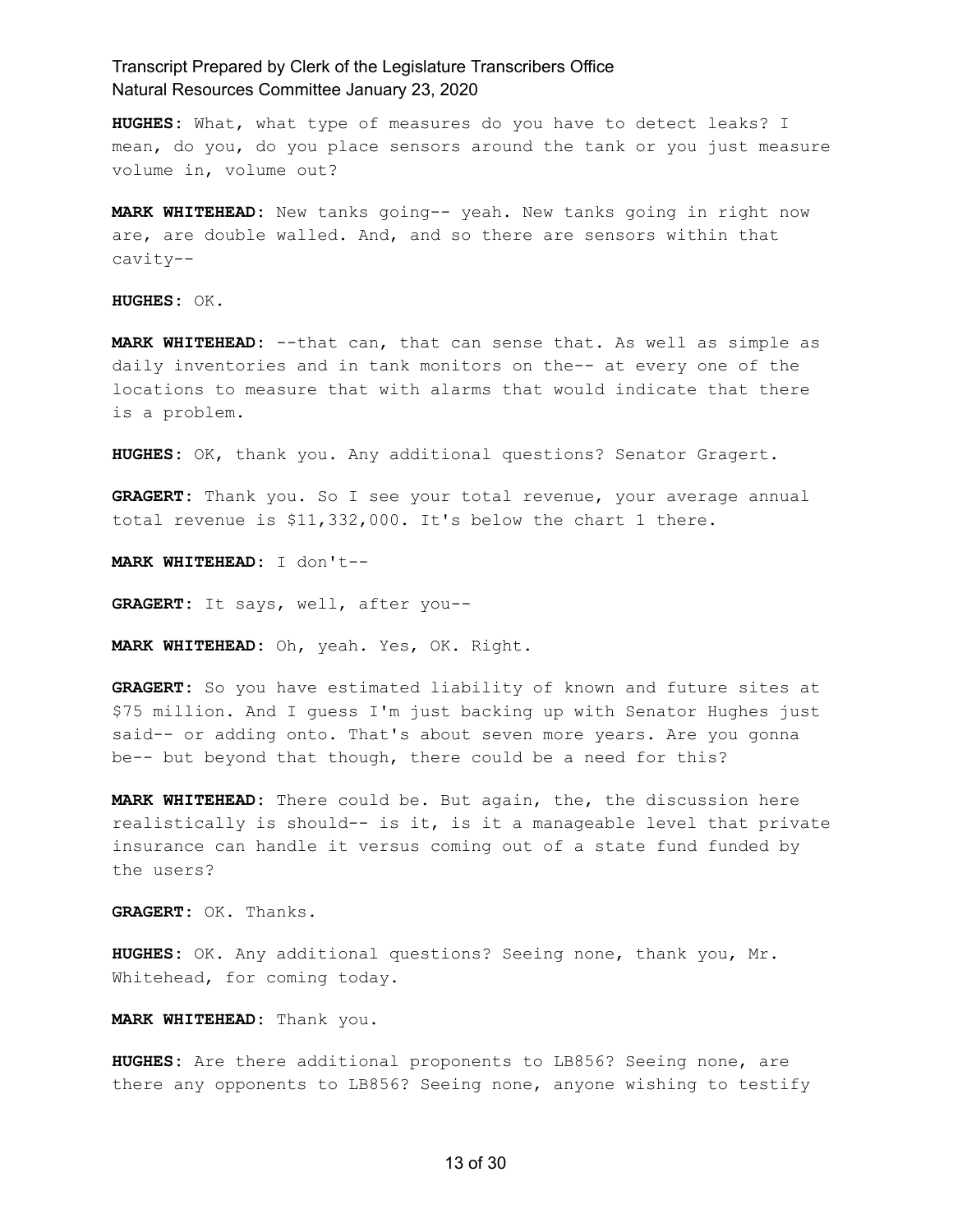in the neutral position to LB856? Seeing none, Senator Moser, you're welcome to close.

**MOSER:** A couple of things that came up during the testimony, I believe this chart came from the DEQ. I think these are their numbers. And I believe the orphan sites are cleaned up from within this fund. The concern about the necessity for this fund going far into the future, if you look at the middle graph and then read the fine print below, it says the annual average revenue to this fund is \$11 million. And the balance in the fund is, I don't have that number. I think it's \$4.5 million. So that means they've spent \$6.5 million this year roughly. So there are ongoing costs. And each retailer pays in, I believe, nine-tenths of a cent per gallon from what goes through their pumps for gasoline and then 0.3 cents for diesel. Why the disparity? I don't know, maybe there's more volume in diesel. I don't know. Maybe diesel isn't as much of a contaminant, that I don't have a good answer for. But I think the need for the fund going forward is, is-- I don't want to say great, but it's an important thing for us to continue. And at some point, you know, maybe it won't be necessary. Maybe it will be, you know, cheaper. The gentleman that testified before, who pays \$350,000 into it, and if he has no losses, you know, you can see why he would just as soon, you know, to get his own insurance to do it. But we have these orphan sites that I do believe are being paid out of this fund, where we can't identify who was there or we don't have a responsible party that we can bill back for this damage, even if we do know who they are. And then we have the ongoing cleanup at the sites that we currently know about. So that's why I was thinking four years, I don't think, is going to solve the problem. And eight years, I think, probably won't solve the problem either, but it would make half as much work for us. We wouldn't have another hearing and another bill to do. And the transcribers have to listen to us. And, you know, it just we generate a lot of paperwork around here. And if we can do something twice as much work at one time and save effort, I think that's a smart thing. Any other questions? Anything--

**HALLORAN:** OK. Thank you, Senator Moser. Senator Bostelman.

**BOSTELMAN:** Yeah. Senator Moser, do you have your green copy with you?

**MOSER:** Do I have the green copy? I don't know if I do. What is your question?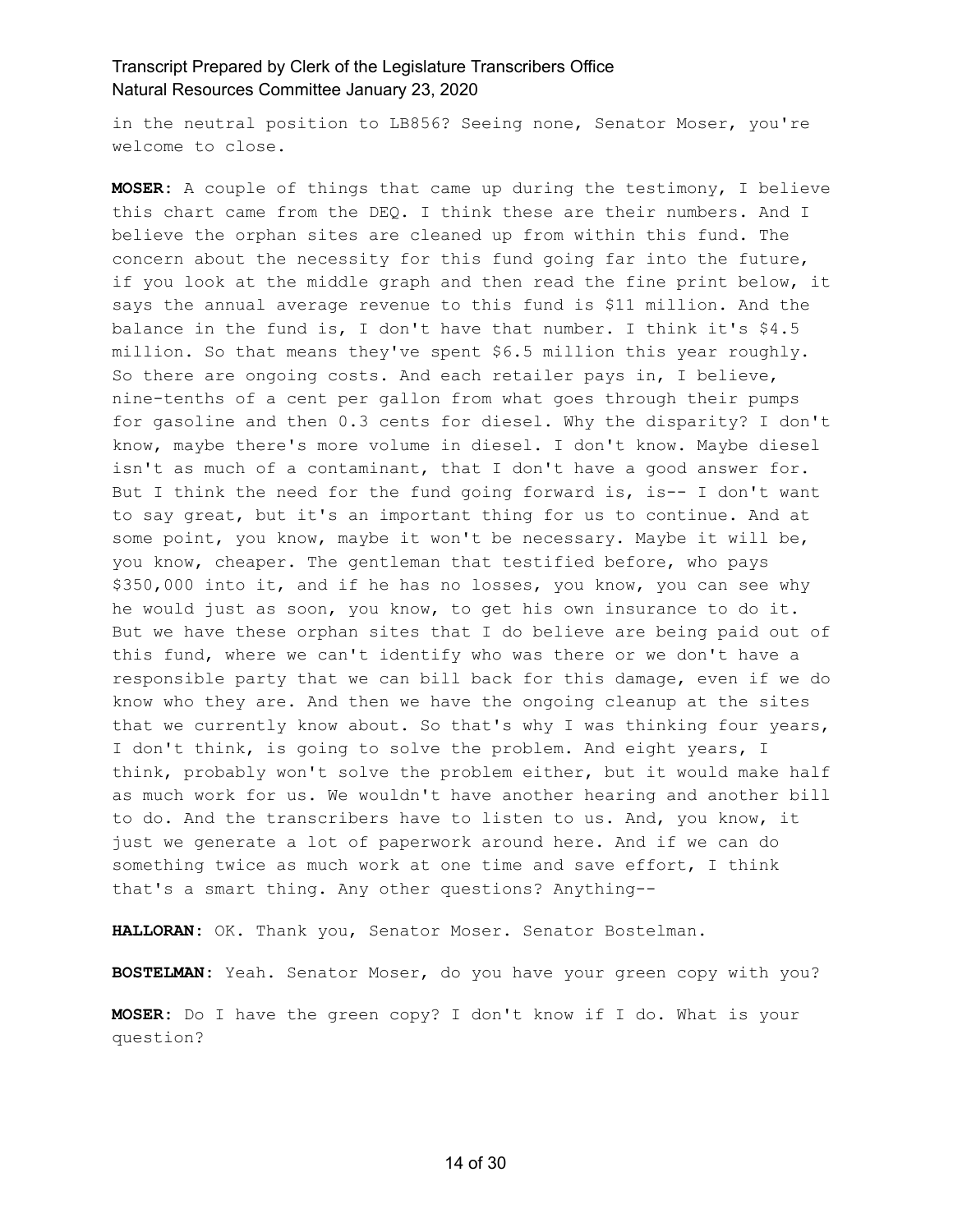**BOSTELMAN:** Well, on page 3, line 18, it says June 30th, underlined 2024, stricken out 2020. What's the difference?

**MOSER:** It expires 2020, and we want to extend it to 2024. So that's that change.

**BOSTELMAN:** So it's about four years, right?

**MOSER:** Right, four years, which isn't that far out, the way government works.

**BOSTELMAN:** Got you.

**MOSER:** You know, four years is right now, the way we operate.

**BOSTELMAN:** Thank you.

**HUGHES:** Any other questions for Senator Moser? Seeing none, we do have one letter of support from Rocky Weber of the Nebraska Cooperative Council. So with that, that will close our hearing on LB856. And I will turn the chair over to Vice Chairman Bostelman.

**BOSTELMAN:** We will open the hearing on LB899. Senator Hughes, you are welcome to open when you're ready.

**HUGHES:** Good afternoon, Vice Chairman Bostelman, members of the Natural Resources Committee. For the record, my name is Dan Hughes, D-a-n H-u-g-h-e-s, I represent the 44th District. I'm here today to introduce LB899. This bill was brought to me by one of the public power companies. This bill will allow any public power district to develop, manufacture, use, purchase or sell biofuel and biofuel products. Biofuel is defined as any fuel that is derived from biomass, plant or algae material, or animal waste. Since such feedstock material can be replenished readily, biofuel is considered to be a source of renewable energy, unlike fossil fuels such as petroleum, coal, and natural gas. Therefore, it has the potential to reduce greenhouse gas emissions. The public power industry has already entered the biofuel market by being allowed to sell ethanol. So it seems appropriate that they would be allowed to explore new technologies and products that could be financially benef-- beneficial to public power. After the bill was introduced, a few groups got together and wanted a few minor changes to the bill. So I would appreciate it if the committee would consider the amendment that I just passed out. It changes biofuels to "advanced" biofuels, and adds on page 23: and their-- and their byproducts so long as the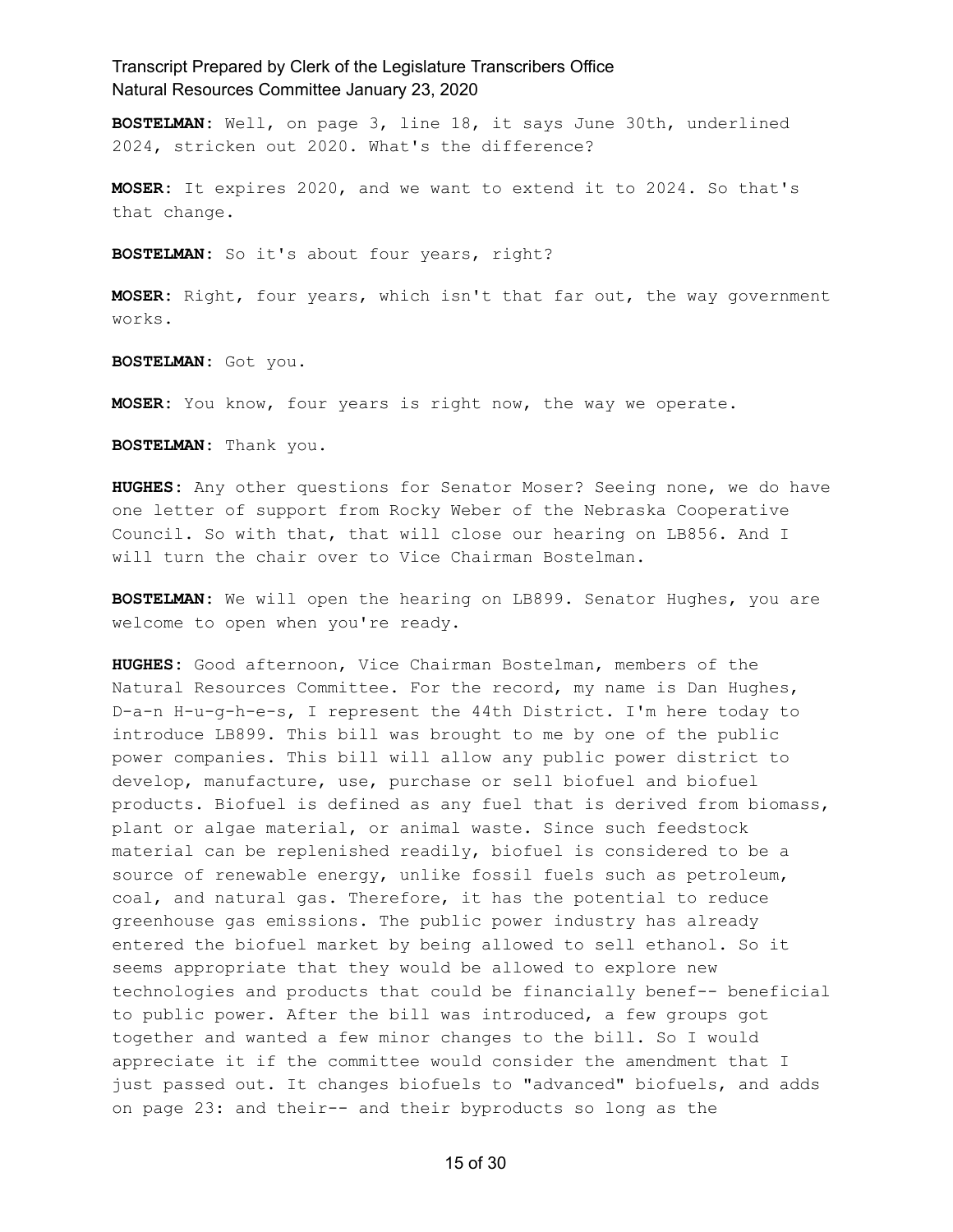development, manufacturing, use, purchase, or sale of such biofuels is done to help offset. I'd be happy to try and answer any questions the committee may have. Thank you.

**BOSTELMAN:** Thank you, Senator Hughes. Does committee members have any questions? Senator Albrecht.

**ALBRECHT:** Sorry, you talk too fast for me there. Thank you. Tell me again that the amendment is on page 3, did you say? And you're going to change the green copy?

**HUGHES:** The amendment is on the-- the first portion of the amendment is on line 3 and it's one-- it changed "advanced," it changed biofuels to "advanced" biofuels.

**ALBRECHT:** OK, thank you.

**HUGHES:** And then the second part of the amendment is on page 23, and that's the portion that says, "and fuel byproducts so long as the development, manufacture, use, purchase or sale of such biofuels and biofuel products and other fuels and fuel by-- byproducts is done to help offset."

**ALBRECHT:** OK, what, what you got me when you said page 23. It's page 3, line 22.

**HUGHES:** I'm sorry.

**ALBRECHT:** Thank you. I just wanted to be sure we were singing the same song. Thank you.

**HUGHES:** Sorry, typo in my opening speech.

**ALBRECHT:** You're good. That's all right, thank you.

**HUGHES:** Senator, Senator Geist.

**GEIST:** And I just want to ask you about your amendment because, and maybe it's a question for someone coming behind you. What is an advanced biofuel?

**HUGHES:** I have, I would defer that to someone who is coming behind me.

**GEIST:** All right, thank you.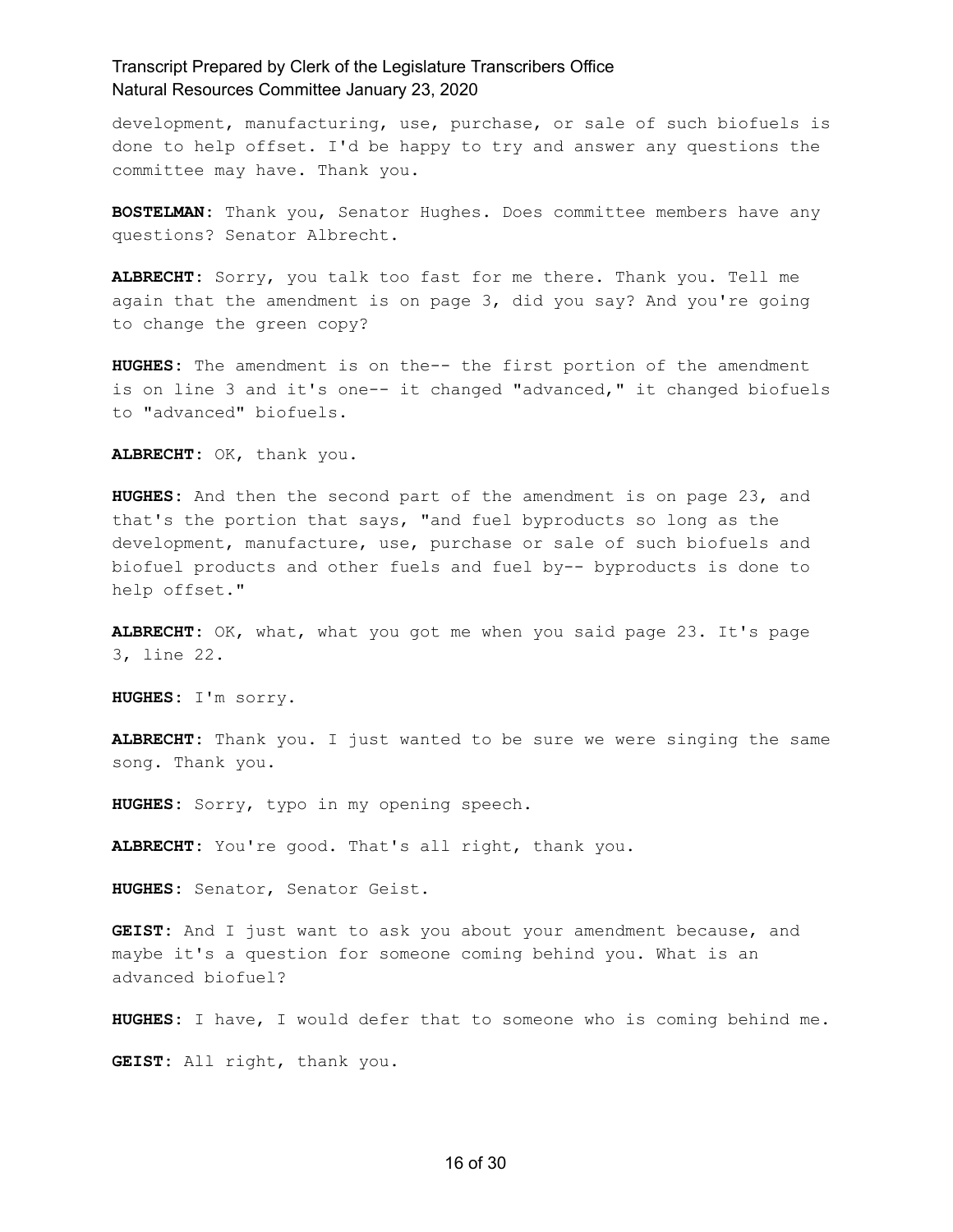**HUGHES:** If you don't mind.

**GEIST:** Sure.

**BOSTELMAN:** OK, other questions from the committee members? Seeing none, will you stay for closing?

**HUGHES:** Absolutely.

**BOSTELMAN:** Thank you, Senator Hughes. First proponent. Welcome.

**JOHN SWANSON:** Thank you. Good afternoon, Vice Chairman Bostelman and members of the Natural Resources Committee. My name is John Swanson, J-o-h-n S-w-a-n-s-o-n. I'm here today in support of LB899 on behalf of the Nebraska Public Power District and the Nebraska Power Association, which is a voluntary organization representing 166 members from all segments of the power industry in the state of Nebraska. I am the director of Generation Strategies for NPPD. I grew up in Geneva, attended the University Nebraska in Lincoln, graduating with a mechanical engineering degree, and having worked now for NPPD for almost 35 years. The generation strategies group was formed several years ago to monitor new regulations and emerging technologies that could have an impact on NPPD's current and future gener-- electric generation power mix. The electric industry is changing rapidly and NPPD strives to stay in step with the latest advances and technologies. LB899 is about helping to mitigate greenhouse gases, including carbon. One of our major goals is to work with the agricultural community to help improve our respective carbon profiles. Nationally, of course, there's a lot of conversation about carbon credits, carbon offsets, and carbon taxes. NPPD is looking at innovative ways to manage its carbon intensity, including low-carbon fuels for quick-start engines, carbon capture, and carbon sequestration technologies. NPPD currently serves its Nebraska electric customers with an energy mix that averages well over 50 percent carbon free. A diverse fuel mix enhances NPPD's reliability, affordability, and sustainability. NPPD's generation mix today includes a variety of fuels, including hydro, nuclear, coal, natural gas, wind, and solar. In the future, we are working to further diversify and add hydrogen to that mix. NPPD is continually researching thoughtful ways to reduce its carbon footprint without negatively impacting reliability or affordability for Nebraska residents and businesses. One of the new generation strategies projects is Monolith Materials, the carbon black manufacturing facility which recently located near Hallam, Nebraska. A co-product of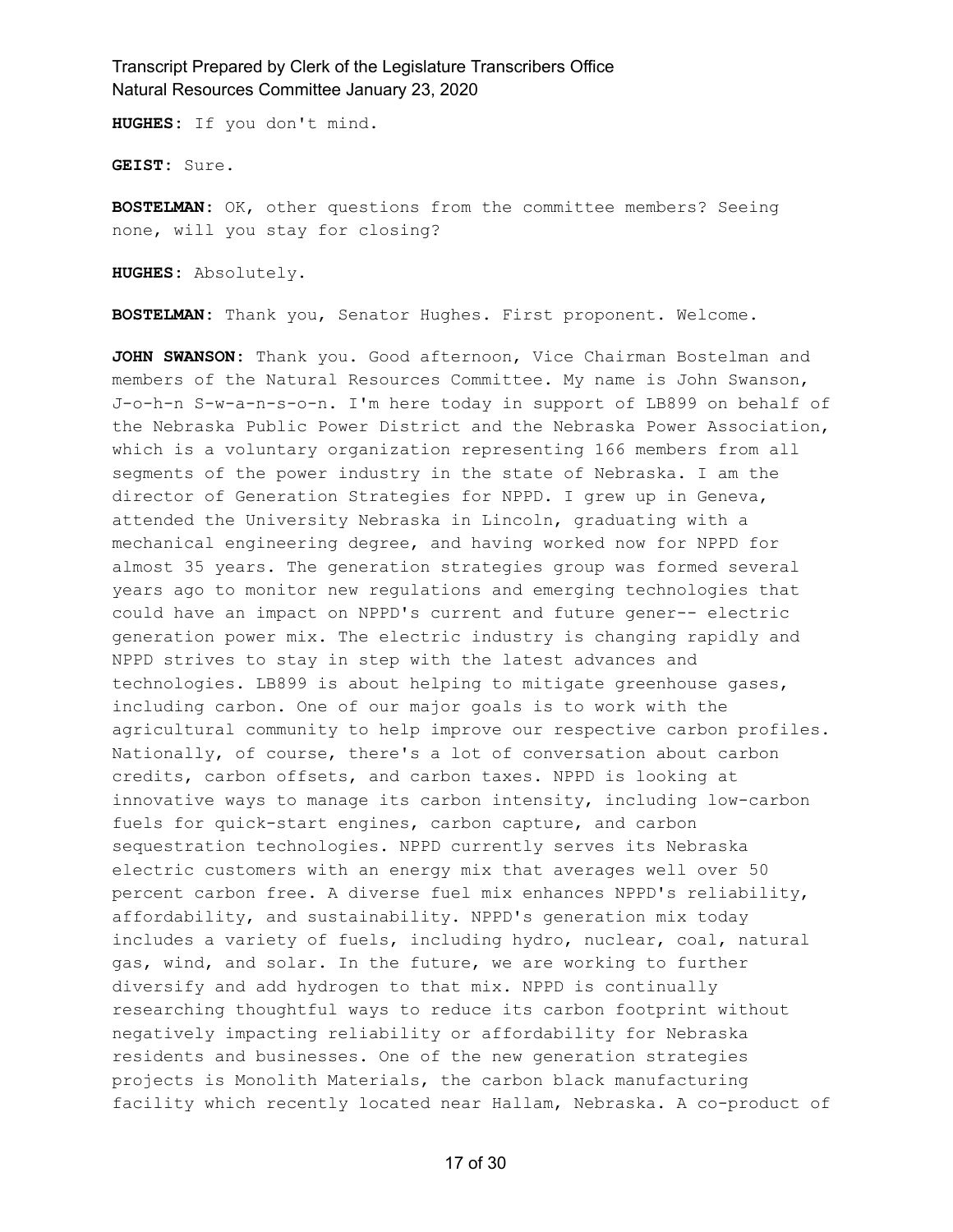manufacturing carbon black from natural gas is a hydrogen-rich gas, which NPPD plans to purchase from Monolith. Our current plan is to burn the hydrogen in a converted boiler at Sheldon Station to produce electricity. This would be the first utility-scale hydrogen fuel plant in the world. In addition, we are looking to other uses for the hydrogen-rich co-product, which could include using it to make other fuels and other byproducts. One such fuel would be methanol. Methanol is produced by combining hydrogen and carbon dioxide, which would come from our generation facilities or possibly from one of Nebraska ethanol plants. As we examine possible innovations, we want to be proactive and ensure that we have statutory authority to support new technologies. For instance, NPPD came to the Legislature in 2005 seeking authority to be in the hydrogen business. At that time, many viewed hydrogen as the fuel of the future. It was not until 2015, when NPPD met with Monolith Materials, that the significance of having that authority became apparent. Many of the opportunities we are researching are closely tied to the agricultural sector. NPPD serves customers directly or indirectly in all or part of 86 of the 93 counties in the state, so the rural Nebraska economy is very important to us. We are actively looking for opportunities in the energy space that would be beneficial to power producers and the ag sector, including capturing methane, carbon-neutral oil, and carbon-neutral oils from agricultural waste streams to produce the clean energy resources. Public power districts have the statute authority today to get into the ethanol business, and have had since 1986. But we want to be clear, NPPD is not interested in getting into the ethanol industry. NPPD does not want to compete with our important ethanol customers. The opportunities we are interested in could improve the electric sector carbon intensity scores, which help open additional markets for our state's ethanol exports. In fact, we have worked now with the Renewable Fuels Nebraska on a friendly amendment to make clear that our intentions in this, in this area are not to produce or get into the ethanol business. In addition, we want to make clear that we do not have an interest in getting into the natural gas business. In fact, in the same section of law that we are amending, there remains a specific prohibition on the public power district's ownership or operating natural gas services in this state. And you'll find that on page 4, lines 1 and 2 of LB899. That is the existing law. So how do alternate fuels help produce-- reduce the greenhouse gas or help reduce greenhouse gas emissions? Traditional combustion of fossil fuels produce CO2, which increases the overall carbon footprint. Some other fuels, like methanol, for instance, utilize CO2 in their manufacture, thereby reducing the overall carbon footprint. And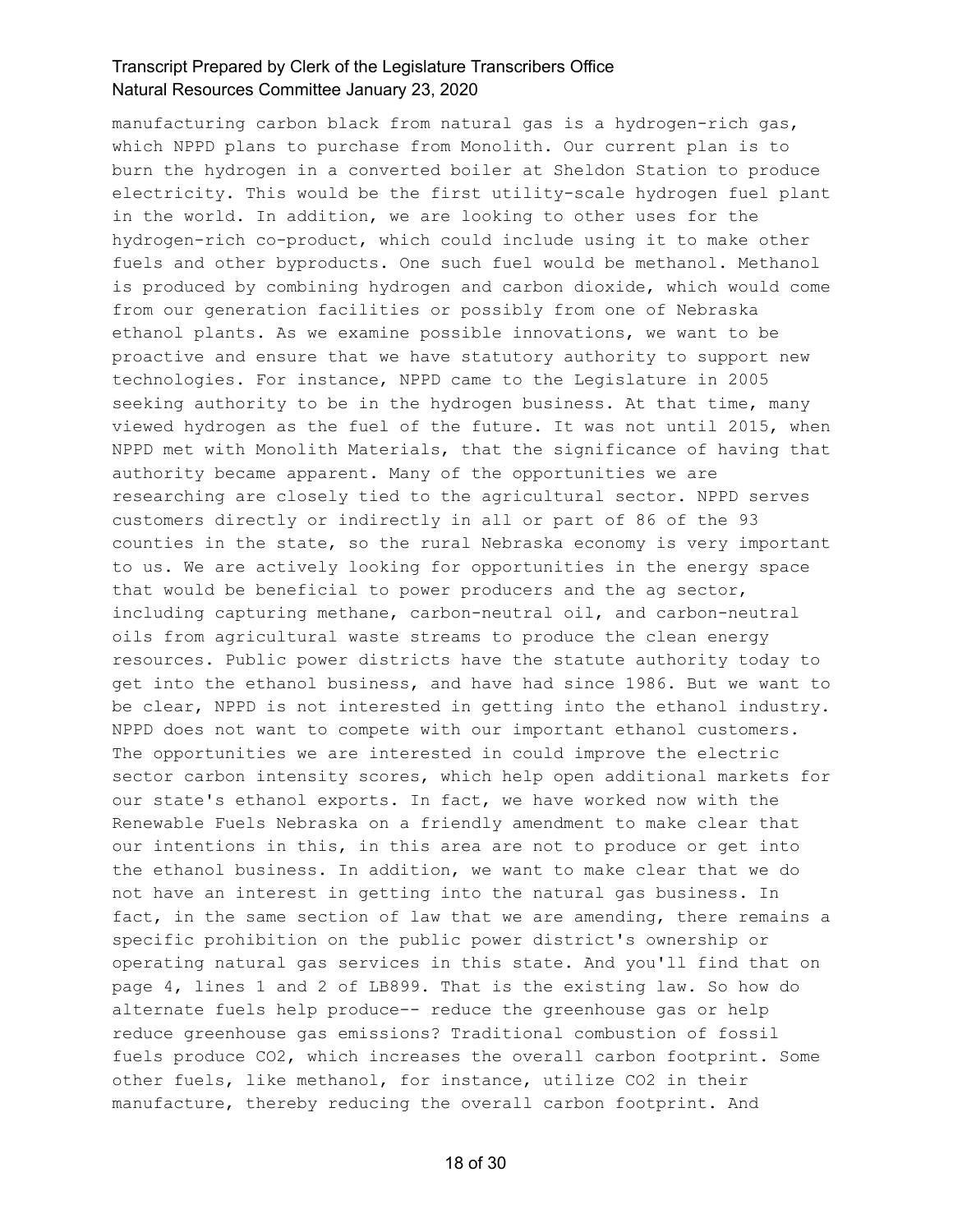capturing methane from agricultural waste streams can also reduce greenhouse gas emissions, helping both the ag and the electric sectors. NPPD has a long track record of supporting Nebraska's agricultural industry, from the electrification of the irrigation systems to our support of the University of Nebraska's Energy Science Research Center's research on optimization of distillers, grains, and cattle feed, and our current research efforts with the U.S. Department of Energy on capturing and utilizing ethanol facilities' CO2. We believe LB899 will allow public power utilities to reduce their carbon footprint while serving customers with low-cost and reliable electricity and contributing to the economic development of the state. Thank you, I'll be glad to answer any questions.

**BOSTELMAN:** Thank you, Mr. Swanson. Are there any questions from the committee? Senator Geist.

**GEIST:** So maybe you're the right person to ask--

**JOHN SWANSON:** We'll find out.

**GEIST:** What a advanced biofuel is?

**JOHN SWANSON:** Yes. What we'll call today, the existing ethanol industry as it exists today, what we call the first or the initial round of, of biofuels. Advanced biofuels are essentially anything that comes after that. They are made essentially from nonfood-based ag sources. That could be animal waste, that can be anything on a corn plant other than the kernel, any of the nonedible parts of the plants. So any of the biofuels-- bio, first of all, and then anything that is basically doesn't have any tie to any food connection. So in advanced biofuels, you'll have no food-for-fuel argument as you may have today with ethanol.

**GEIST:** OK. May I ask one follow-up, please? So can you explain what the difference then is of saying to help offset versus help reduce greenhouse gas emissions?

**JOHN SWANSON:** Sure. Today we, in our asset mix, we still consume and burn some fossil fuels, coal and natural gas, at our power plants. Those produce CO2, which are the greenhouse gas emissions. If we can do some of the things that we're talking about doing, which is go to an ag sector, let's look at a cornfield, for instance, and we can do something perhaps with that corn stover. Again, already-- a plant, of course, takes CO2 out of the atmosphere, puts it into the plant, puts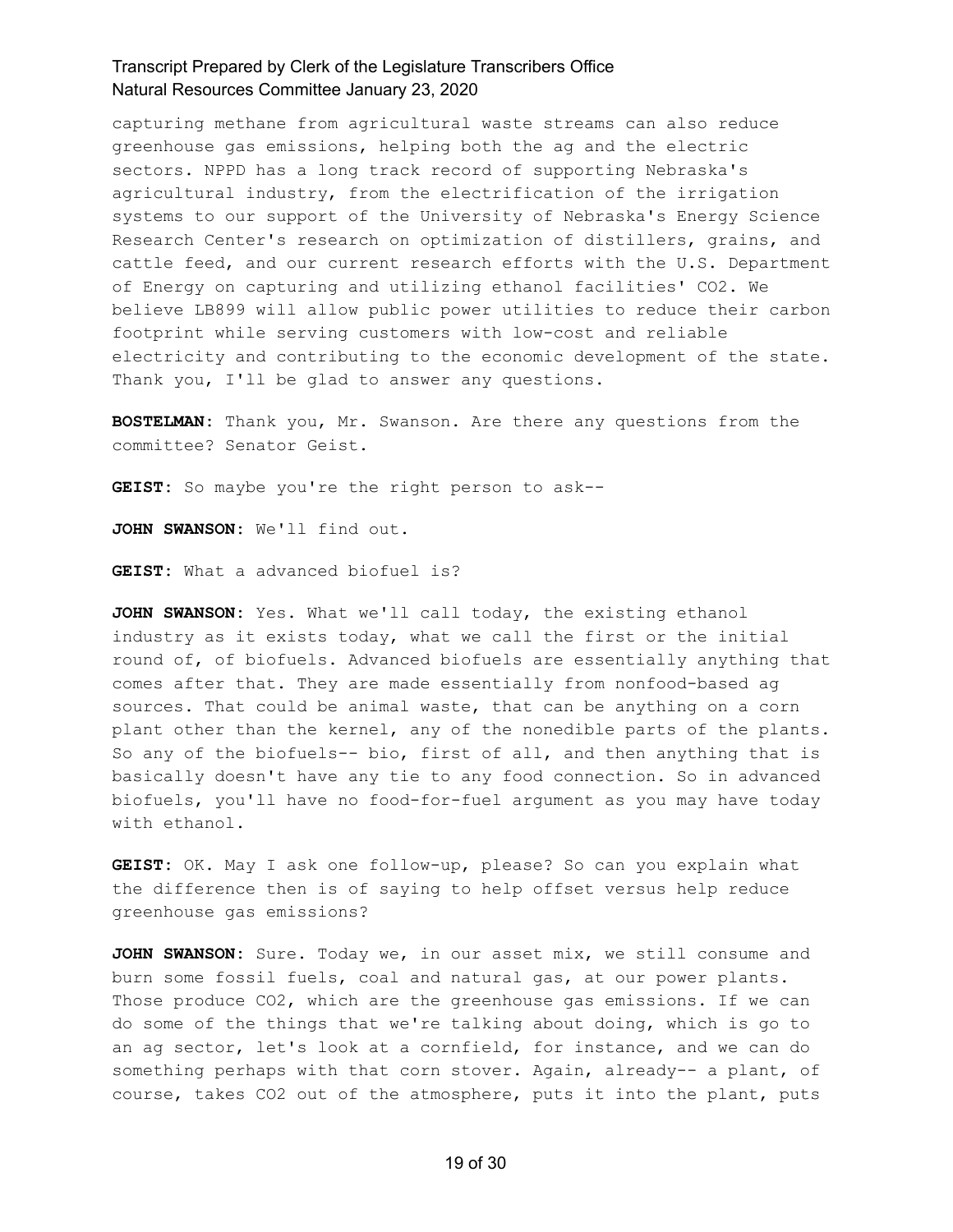it into the corn kernel. And if we can take that stover and, for instance, turn it into a material that can be used with the hydrogen from our Monoliths facility, we can make a new fuel, a new advanced grade biofuel that has a lower-- or at least a recycled footprint on that CO2. So it actually reduces the CO2 emission, which would then reduce the greenhouse gas impact.

**GEIST:** Wow. All right, thank you.

**BOSTELMAN:** Other questions? Senator Gragert.

**GRAGERT:** Thank you, Vice Chairman Bostelman. That's interesting, the corn. Is that same with switchgrass?

**JOHN SWANSON:** You probably could use any biomass material, yes. We're working actually with Iowa State University on some of the technology that they're doing right now, where they convert biomass material into, it's an actual oil that comes off of the, of the stover or off the switchgrass. And that oil then is what we use and take with the hydrogen or could take with the hydrogen to make then a renewable fuel.

**GRAGERT:** Thank you.

**BOSTELMAN:** Senator Albrecht.

**ALBRECHT:** Thank you, Vice Chair Bostelman. And thank you for being here. And you'll get to answer all these crazy questions that we don't know about. So if this were granted, that you would be able to do this, NPPD, would you have to build a new facility?

**JOHN SWANSON:** Right now, Monolith Materials down south by Hallam, is already well under construction of their first facility, their first module, if you will. So they will be producing carbon black and hydrogen in 2020. So they're going to be, they're out in front of us already. So, yes, there would be some type of processing facility built in this state. And I say that because you'll want to put this facility close to the hydrogen. It's a lot easier to bring corn stover or switchgrass or any of these other biomaterials to the hydrogen than it is to take the hydrogen to them.

**ALBRECHT:** And how many hydrogen plants do you have?

**JOHN SWANSON:** The OC 1 plant is unique. It is the, in fact, the only one in the world that is doing what they're going to be doing. I thank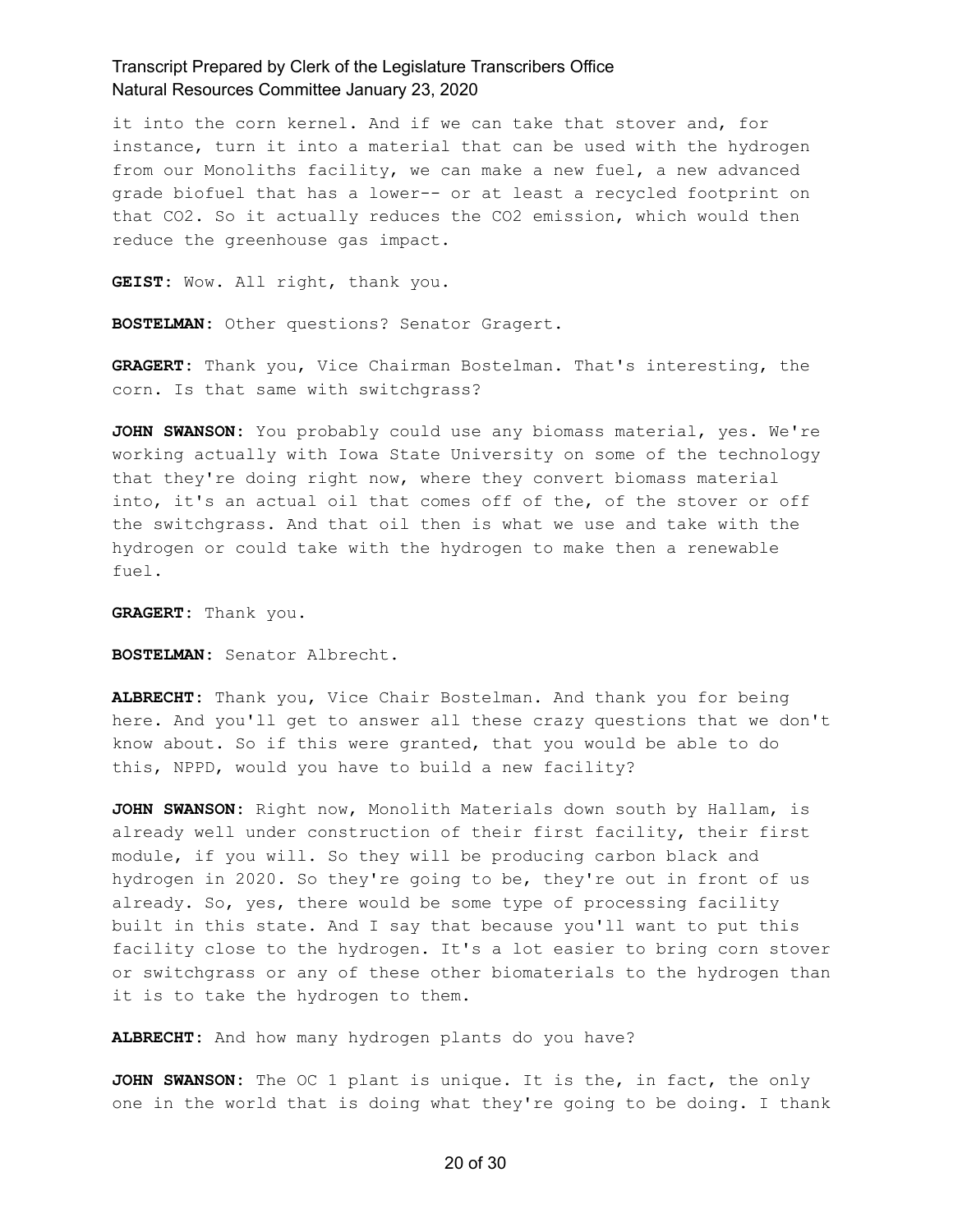you, I'd like to emphasize that one point. The hydrogen that we're going to be getting off of that 1 plant from the Monolith Material folks makes Nebraska and actually sets us in a position of being very unique in the world. And that is because of the quantity of the hydrogen that will be available to us. And it's not, they're not in this role and not in this-- their, their primary business is not to make hydrogen, it's to make carbon black. So consequently, the coal product of hydrogen, which we have access to based on our arrangement and agreements with them, is a unique situation whereby we could step into some of these biofuels and do some of these other things that honestly the rest of the world can't do right now because it's a cheaper source and a more, there's more of it. There's more volume of the hydrogen available to us than there would be in the other sources. If I want to go to hydrogen someplace else in the world right now, I'm talking about taking water and electricity and electrolizing that water into hydrogen and oxygen. That is how the rest of the world typically does it today. It's an expensive process. And what we're talking about dealing with our friends at Monolith is a much cheaper source of hydrogen. And again, a lot more of it.

**ALBRECHT:** And so when you say you would work with the ethanol plants possibly, so would that be taking something from them and bringing it to your plant?

**JOHN SWANSON:** Absolutely. We could do a couple of different things there that we're evaluating. One would be, for instance, corn today at an ethanol plant. Farmers actually sign, of course, and sell their corn to that ethanol plant. If I were to take that same stover off that same cornfield that provide corn to that ethanol plant, there's potential that that stover, that if I turn it into a fuel like we're talking about doing with the hydrogen, would then be eligible not only for California credits, because you're making a renewable fuel, but it would also lower the carbon intensity score of the ethanol plants, which makes your ethanol more valuable and makes them much more competitive in the worldwide marketplace. So, yes, it would help the ethanol plants. It would help us lower our overall car-- carbon emissions profile, and make their ethanol more viable on a worldwide market scene too so.

**ALBRECHT:** Thank you for your information and for being here.

**BOSTELMAN:** Any questions? Senator Geist.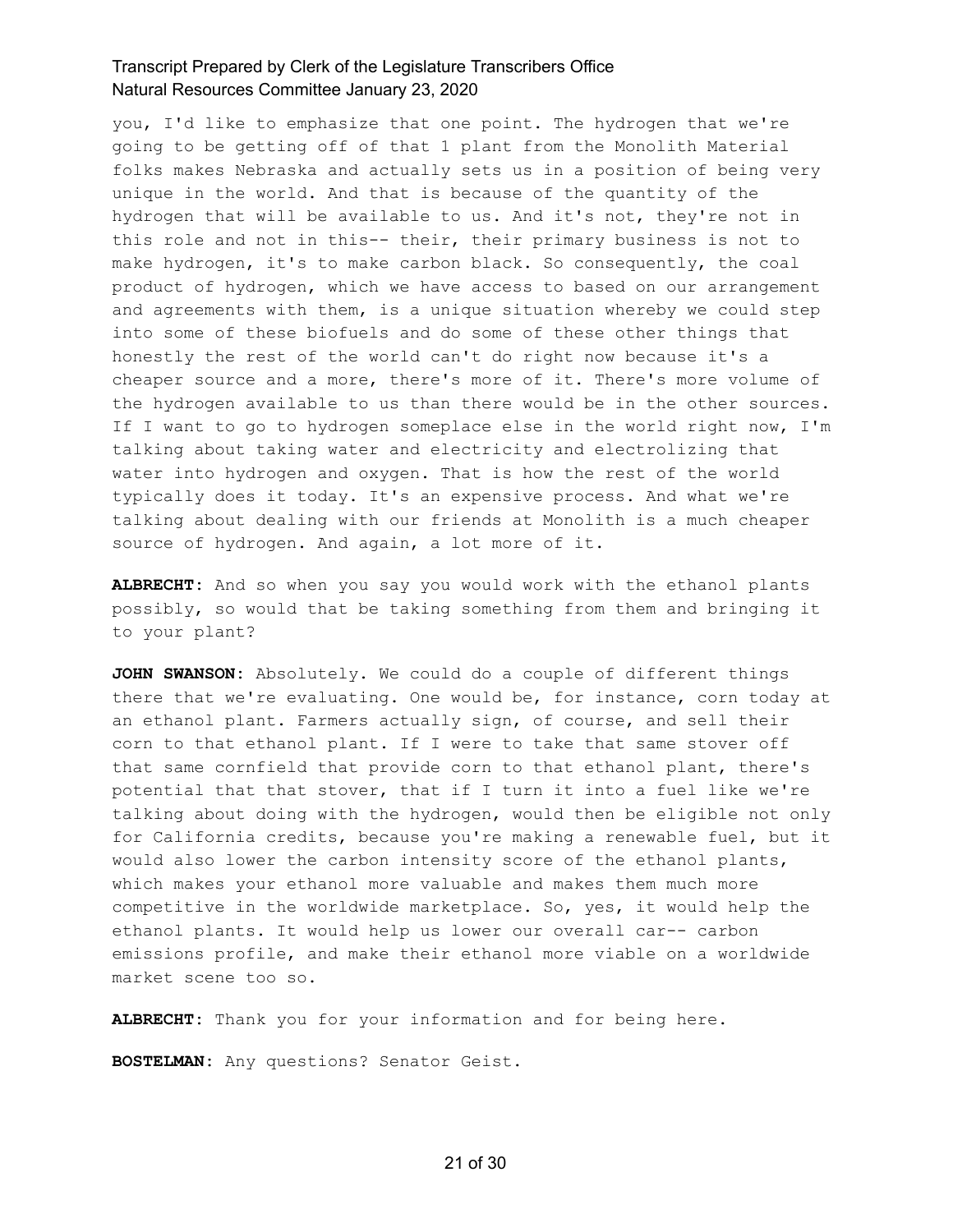**GEIST:** I'm sorry, I have one more question. I'm just thinking-- I'll just be straight. So if we expand your capacity to do this as a company, as a, as a public company, does this in any way infringe on a private company getting into this same type of business?

**JOHN SWANSON:** We, as in, NPPD, because of being the public power, power supplier in the state and because we are today burning coal at Sheldon Station, that's what originally attracted us, attracted Monolith to us and us to Monolith. Again today, the first round of the first course of the Monolith hydrogen is scheduled to be used to displace coal at Sheldon Station, and we're going to burn it instead of coal and make electricity. We're talking basically that, and then on top of that, more hydrogen coming with future expansions at the Monolith facility. And then that hydrogen would be the stuff that we would take forward. We're not interested in competing with any existing Nebraska industry. But at the same time, we're interested in pushing some of these technologies forward in areas that these things are not being done. And to my knowledge, no one is doing anything like what we're talking about doing.

**GEIST:** But if they wanted to, would this keep them from doing that, from competing in this space?

**JOHN SWANSON:** Only from the standpoint of-- no, it would not, because they still have to go out and find their own source of hydrogen, however. Which would be a challenge. Which-- but I'll just say no, it would not put at them at a disadvantage. Or it would not preclude them from doing it.

**GEIST:** OK, thank you.

**BOSTELMAN:** Senator Moser.

**MOSER:** I just have a couple of questions to make sure I understand the process of what we're doing here. Generally, you can't create energy, you just kind of change it from different forms. And you have some byproducts at this plant that are slightly higher energy that you could utilize. You're not creating energy, but you're putting it in a form that could be used more easily or more ecologically.

**JOHN SWANSON:** That is correct.

**MOSER:** So you're not creating something out of nothing.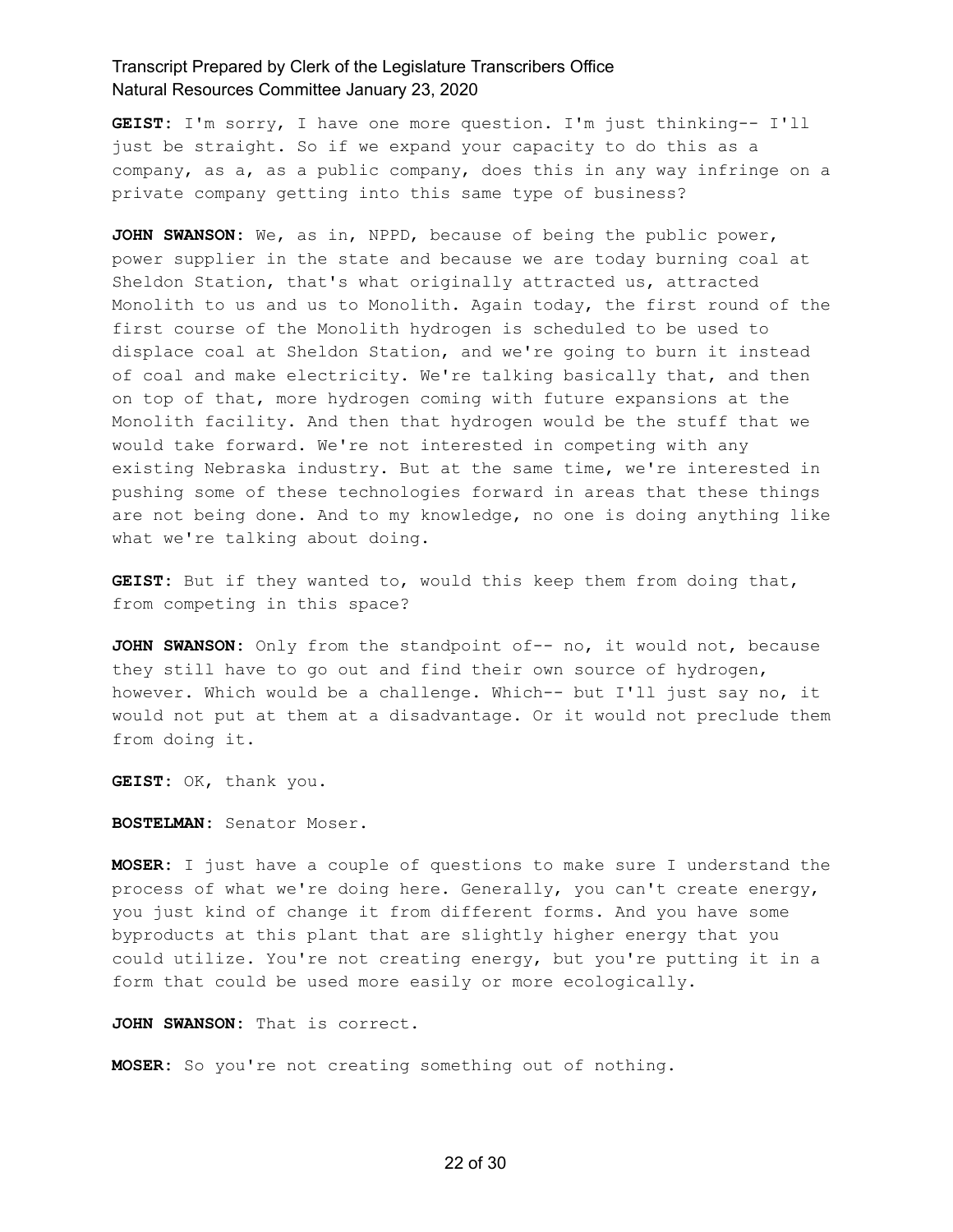**JOHN SWANSON:** Correct.

**MOSER:** But kind of why electrolysis is so expensive is when you separate the oxygen and the hydrogen, it takes a lot of electricity, and then the hydrogen is hard to capture. And so, so they-- it's somewhat experimental. It may not make money, may not make sense for the real world so-- not that they're not real world, don't get me wrong. But I mean, the, the for-profit companies may not want to risk the billions or the millions that NPPD is investing in this. And it works for them, I believe, and I don't want to speak for them. But I think, because they have these things available to them, they can utilize it. And they're kind of like recycling that energy, getting more use from it, instead of just letting it go into the atmosphere.

**JOHN SWANSON:** And tying that, hopefully, to the ag sector in the state of Nebraska and providing benefit for them as well. Yep.

**BOSTELMAN:** Senator Halloran.

**HALLORAN:** Thank you, Vice Chair Bostelman. Welcome, Mr. Swanson, I assume the technology isn't quite there yet for hydrogen as a fuel source by itself. Is that pretty much correct?

**JOHN SWANSON:** It depends on the technologies that you're opting for, but actually in most situations you are correct. Hydrogen is hard to compress. It's a slippery molecule. It is the smallest atom. I should say it's a slippery atom, not molecule. So, yes, it has its challenges, without a doubt. It has to be very pure for uses in things like fuel cells, which makes it, again, more expensive. So the electricity coming out of a fuel cell will still be expensive because of the cost of the hydrogen that went into it. But what we're talking about doing is actually kind of the simplest form when it comes to converting Sheldon from coal to hydrogen. It's the simplest thing that you could do with the hydrogen at this phase, which is simply burn it. We will be using it just like you use natural gas in a boiler, you'll just blow the gas in basically to the boiler. Create heat, the heat will turn, you know, make steam. Steam will turn a turbine and will make electricity at Sheldon Station just like we do today. It's just that we won't have the emissions profile of coal because we'll be burning hydrogen instead of coal. So upfront, this is actually a fairly elegant solution for the first round, the first generation of this hydrogen in this kind of-- in this state. Going forward, though, that's where I'm looking more, more intently, I would say, in terms of how we can take that hydrogen. And again, it is such a unique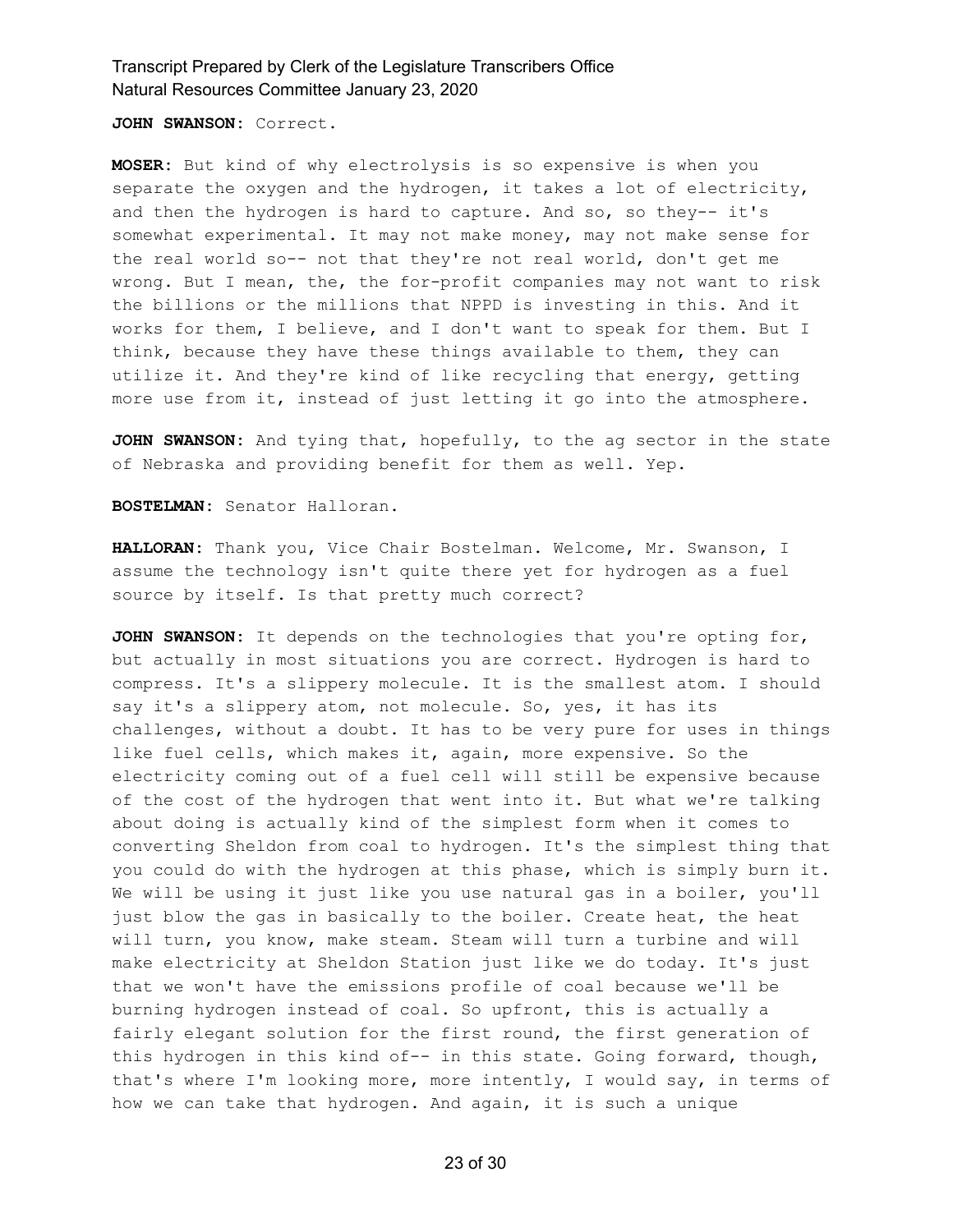commodity that we're-- we have the benefit of dealing with to try to turn that into the most beneficial energy, greenhouse gas reduction and ag sector benefit product that we can.

**HALLORAN:** OK. So using hydrogen in fuel cells isn't all that efficient?

**JOHN SWANSON:** No, it's very efficient.

**HALLORAN:** It is efficient?

**JOHN SWANSON:** Very efficient. It's just that it takes a lot of money to put the hydrogen in the fuel cell to begin with and then regenerate it.

**HALLORAN:** OK. Thank you.

**BOSTELMAN:** Other questions? I have a question.

**JOHN SWANSON:** Yes, sir.

**BOSTELMAN:** So you're testifying on behalf of NPPD and the NPA, 165 other members. I know NPPD has an interest in what we're talking about today, what about that other 165 members? What are they doing in this field? What are, what's their interest and who, and whom are they? And in generality.

**JOHN SWANSON:** Of the NPA?

**BOSTELMAN:** Well, there's 166 members. So there's NPPD, OPPD, I would assume LES. Are there co-ops? Are there a MEAN--

**JOHN SWANSON:** I am, I am-- unfortunately, I can't answer that. I do not know who all is members of the NPA. So sorry.

**BOSTELMAN:** And do you know, are any of the others looking to do something similar? I mean, in your work, I would imagine you probably would connect with others.

**JOHN SWANSON:** My best guess is that no. None of them have the access to the hydrogen that we do, and consequently they do not have the same opportunities.

**BOSTELMAN:** Well, there would be other advanced fuels.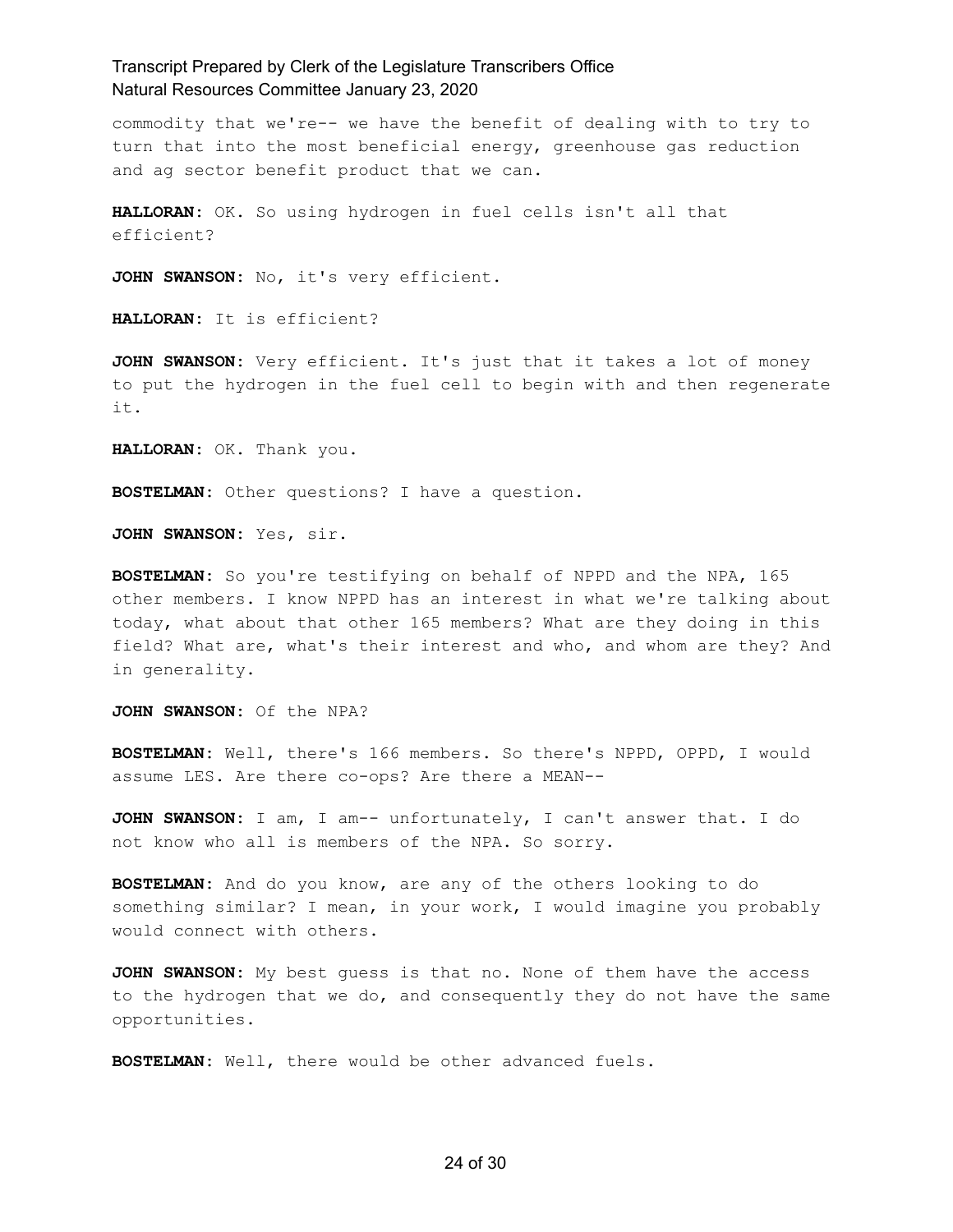**JOHN SWANSON:** Yes.

**BOSTELMAN:** So there may be other, other opportunities there besides that.

**JOHN SWANSON:** There sure could be. Yes.

**BOSTELMAN:** But you're not aware of any?

**JOHN SWANSON:** The focus I have today is how to best use that hydrogen. Yes, sir.

**BOSTELMAN:** OK, thank you. Any other questions? Seeing none, thank you, Mr. Swanson, for your testimony.

**JOHN SWANSON:** Thank you.

**BOSTELMAN:** Next proponent, please. Would anyone else like to testify in support of LB899? Seeing none, we have three letters of support. One from Mr. Rocky Weber from Nebraska Cooperative Council; one from Mr. Tim Burke, Omaha Public Power District; and one from Mr. Steve Nelson, Nebraska Farm Bureau. I would ask for anyone would-- opponents who would like to testify today to please come forward. Welcome.

**JILL BECKER:** Good afternoon, Senator Bostelman and members of the committee. My name is Jill Becker, J-i-l-l B-e-c-k-e-r, and I appear before you today as a registered lobbyist on behalf of, on behalf of Black Hills Energy. We are in opposition to LB899 today, and I would encourage you just to take a look at the green copy of the bill. On line 23 it says, "and other fuels." And Black Hills Energy is concerned that in spite of language and statements to the contrary, that really this does allow public power into the market for natural gas. As a company and as an industry, we too are involved in advanced biofuels and we would be greatly concerned if essentially we are competing in a space that is really the natural gas market. We have great concerns that, even though you didn't hear this topic today, that this is part of an effort that is going across the country to really marginalize natural gas as a fuel source. It is called electrification. And while we may not have heard it here very much in Nebraska, we are certainly seeing it across the country and we have deep concerns about that. We serve many customers in our state that rely on us providing safe, efficient natural gas. And we believe that this bill provides a path into what is essentially our core business.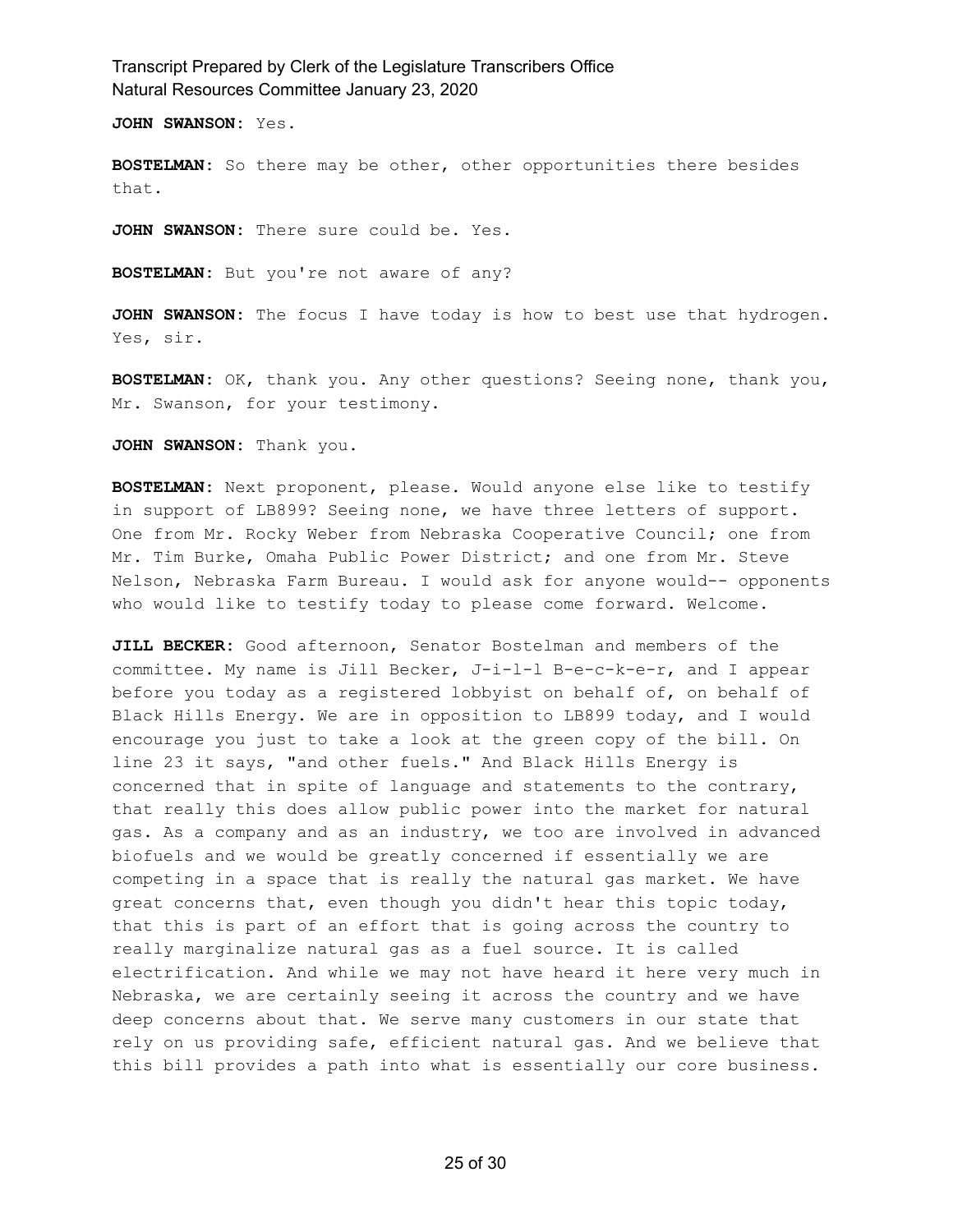So with that, I would be happy to take any questions from the committee.

**BOSTELMAN:** Thank you, Inspector. Are there any questions from committee? Yes, Senator Moser.

**MOSER:** Smile when you say yes. I just had one question. So if their biofuels are gaseous, you're opposed to them making them, or if they're liquid you're also opposed to them?

**JILL BECKER:** So the language in the bill, the way that I read this, is incredibly wide open. And I think we would need to be very clear about what we're allowing public power to do. So I don't know that I can answer that we would be for or against any particular type of fuel. But clearly, renewable natural gas is an area that we are greatly interested in. And similarly to public power, I think all utilities are looking at greenhouse gas emissions and how to appropriately reduce them and be, I mean, I think all of us are quite environmentally conscious.

**MOSER:** Do you supply natural gas to some power plants?

**JILL BECKER:** We do.

**MOSER:** Do you sell some to NPPD?

**JILL BECKER:** I think so. I'm looking at the audience. I believe so, but don't quote me on that. I'm not sure if it-- I can't say for sure about NPPD, but certainly other power districts we do. Oh, I guess I'll answer it that way.

**MOSER:** Yeah, OK. That's good enough. Thank you very much.

**JILL BECKER:** You're welcome.

**BOSTELMAN:** Other questions from the committee members. So on the green copy, on page 4, line 2, line 1 and 2, it says: but not include natural gas services. So do you still feel that that does not state strongly enough that they would not become involved in the natural gas industry?

**JILL BECKER:** Well, certainly it is not the same language as the new language in-- or on page three. And so there may be a question about whether services include develop, manufacture, use, purchase, or sell. So I would just point out that at least the words are not the same.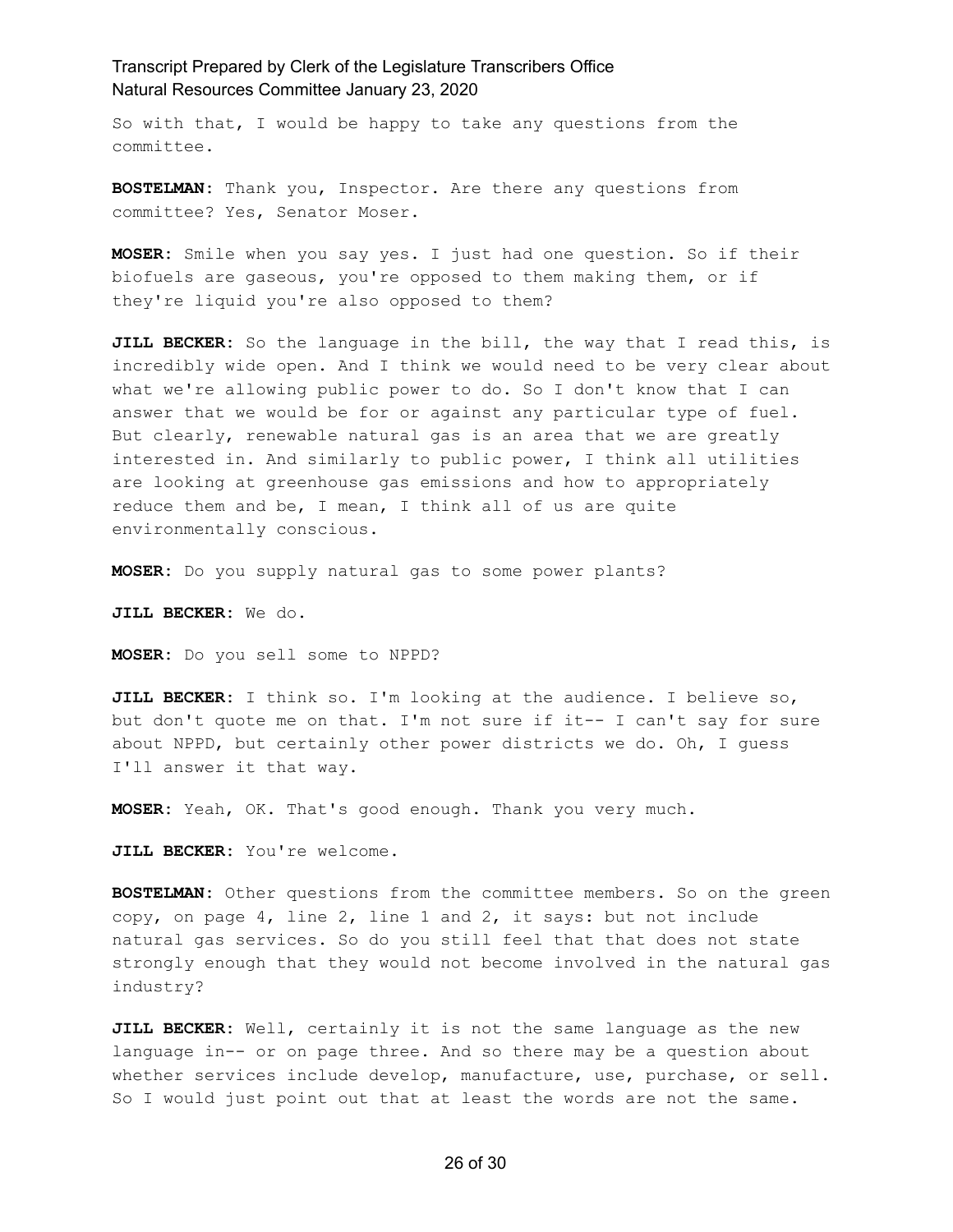And so maybe they're not providing the service, if we would think about service, you know, to-- directly to a customer. But they would be doing those other pieces that maybe are essentially the same thing.

**BOSTELMAN:** So the question on the-- is the wording in the amendment, have you seen the amendment?

**JILL BECKER:** I have seen a draft of the amendment. I don't know if that totally relieves our opposition to the bill or not. I don't know.

**BOSTELMAN:** And that's kind of where my question was gonna lead into is, is there-- are there words or is there some terminology that Black Hills will feel more comfortable with if there would be an amendment to the bill, what that language would be?

**JILL BECKER:** Yeah, I think we would be happy to work with the committee and the proponents to see if that might be something we could work through.

**BOSTELMAN:** OK. Are there any other questions? Seeing none, thank you, Ms. Becker, for your testimony.

**JILL BECKER:** Thank you.

**BOSTELMAN:** Is there anyone else who would like to testify in opposition to this bill?

**MARK WHITEHEAD:** Just in case you have a short memory, it's Mark Whitehead, W-h-i-t-e-h-e-a-d, again representing primarily Nebraska Petroleum Marketers, but from a, from a seat at being involved with the Whitehead Oil Company here in Lincoln. We've had a-- Whitehead Oil Company is celebrating their 61st anniversary this year. We've been in the industry for an awful long time. Obviously the industry was around long before Whitehead Oil company was, but certainly within that brief 61-year period the fuels that we have delivered for the motoring public has changed and changed fairly significantly over the course of 61 years. And that's going to continue to change. One thing that the Nebraska Petroleum Marketers members are committed to is being the best alternative for over-the-road transportation for the state of Nebraska. And we think we're positioned pretty well to do that. Having said that, it's, it's addressed here, and Senator Geist, you alluded to it a little bit possibly, is that private industry competing against a public entity is incredibly difficult. And it remains to be seen, we've had a meeting with the Nebraska Patrol-- with the Nebraska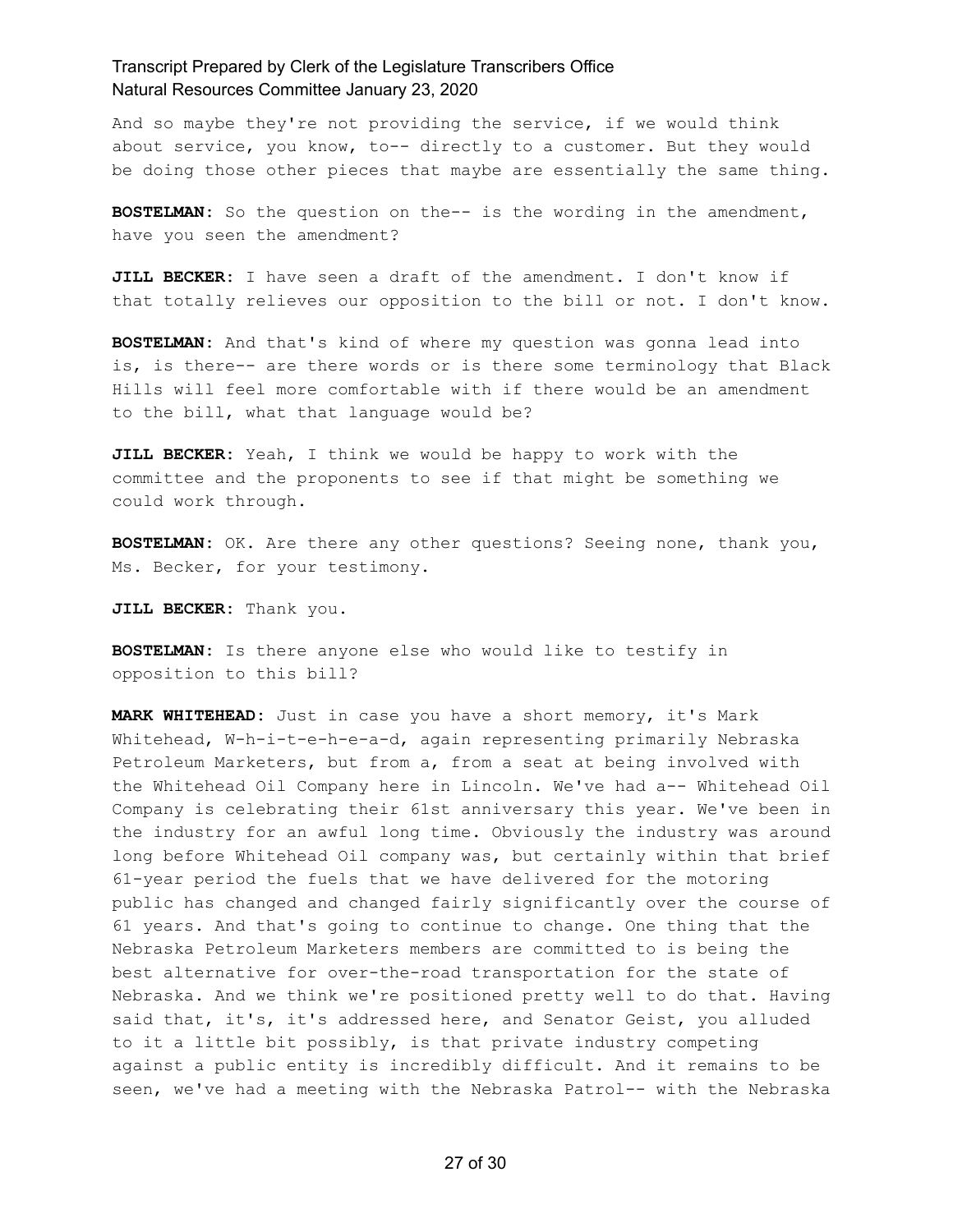Public Power District, and it's not of their intention to compete directly with our members in the industry that we represent. But certainly, I think the language of the bill would allow that. That's the only reason that we testify in, I would call it lite opposition to this. I think Nebraska Pub-- Public Power District has got a tremendous record on the environment. In fact, I, I served on the Environmental Quality Council for 12 years, many of those years with Joe Citta, who represents Nebraska Public Power. And he's done an incredible job of doing that. We commend the Nebraska Public Power District for, for taking these aggressive measures to reduce the carbon footprint. Because likewise, our membership is concerned about many of those same environmental concerns. Our, our only concern here, again, is, is, is figuring out a way to, again, just make sure that the word-- we have no problem with competition. We've got it every day and we compete more fiercely on the street for our product than most other industries, I think. But when we're talking about a public entity versus a private industry, that's, that's where our concern comes in. Be glad to answer any kind of questions.

**BOSTELMAN:** Thank you, Mr. Whitehead. Are there any questions from committee members? Do you see any language-- you may or may not have seen the amendment, and you said you spoke with NPPD. Do you think there's some language that could maybe strengthen your position or--

**MARK WHITEHEAD:** I have not seen that. I had heard the testimony in the opening that there might be some amendments that would help alleviate some of those. And certainly that was the language that we, that we had in our discussions with NPPD as well. But again, we vacillated neutral or opposed, so this is, this is a fairly lite opposition. And they clearly stated that they don't have intentions of competing against the private sector that we represent.

**BOSTELMAN:** Right. And I appreciate that. And that was one question I asked Mr. Swanson before, there's 165 other members potentially. Where are they, do you know, is there anything out of those members, of the other public power entities that, that's a part of the NPA?

**MARK WHITEHEAD:** I can't answer that.

**BOSTELMAN:** You've not heard of anything, any interest in anything?

**MARK WHITEHEAD:** I can't answer that.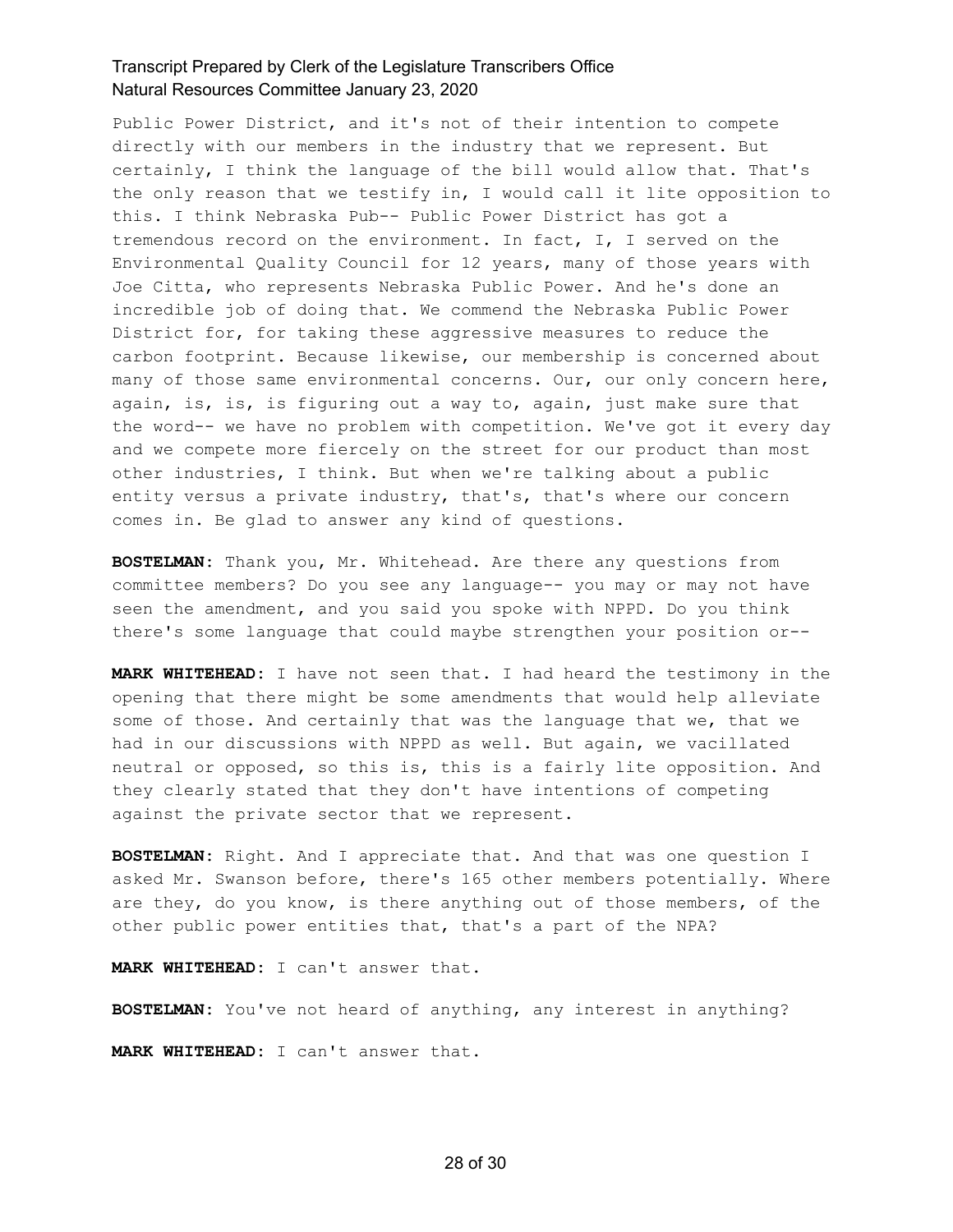**BOSTELMAN:** OK.

**MARK WHITEHEAD:** Unless Tim is aware? But I don't think so.

**BOSTELMAN:** Any other questions? Thank you, Mr. Whitehead.

**MARK WHITEHEAD:** Thank you very much.

**BOSTELMAN:** Is there anyone else who would like to testify an opponent, as opposition to the bill? Seeing none, anyone who would like to testify in the neutral capacity? Welcome.

**TROY BREDENKAMP:** Vice Chairman, Bostelman, members of the committee, my name is Troy Bredenkamp, B-r-e-d-e-n-k-a-m-p, serve as executive director of Renewable Fuels Nebraska. We are the trade association for 25 ethanol plants. Just for background, Nebraska ranks second in the nation in ethanol production: 2.5 billion gallons of ethanol capacity on an annual basis, about a \$5 billion annual economic impact. Nebraska's economy. Very few people know that 4 in 10 bushels of Nebraska corn start their journey to value added agriculture at a Nebraska ethanol plant, and that ethanol is blended obviously for the good in the environment. And we clean the air. Even a small blended portion of as little as 10 percent can reduce greenhouse gas emissions by up to 42 percent. So it's a pretty valuable product to Nebraska. I would say we are in the neutral chair today simply because my board has not had a chance to actually meet and vote on this particular piece of legislation. I will say initially we did have concerns, many of them that have been mentioned here before, that it was broad to begin with. We certainly understand public power district's desire to explore alternatives. We support that. Certainly anything that would reduce greenhouse gas emissions, CO2, is a help to us. Public power's ability to lower their greenhouse gas emissions would be a benefit to my ethanol plants simply because we can then lower our carbon intensity score for the ethanol that we produce, and that increases the value of our ethanol when we sell it into low-carbon fuel markets like California. So it is an important aspect to what they're trying to do. We do appreciate and support the committee amendment that you have been shared. The word advanced is an important word. It is everything that is not corn-based ethanol. So that's why it's an important word for us. It is your cellulosic ethanol, it is your ethanol that comes from potentially corn stover, switchgrass, other byproducts, anything that would rank at least 50 percent in greenhouse gas reductions would be considered second generation or advanced biofuel. And I think that's exactly what they're shooting for. Also,